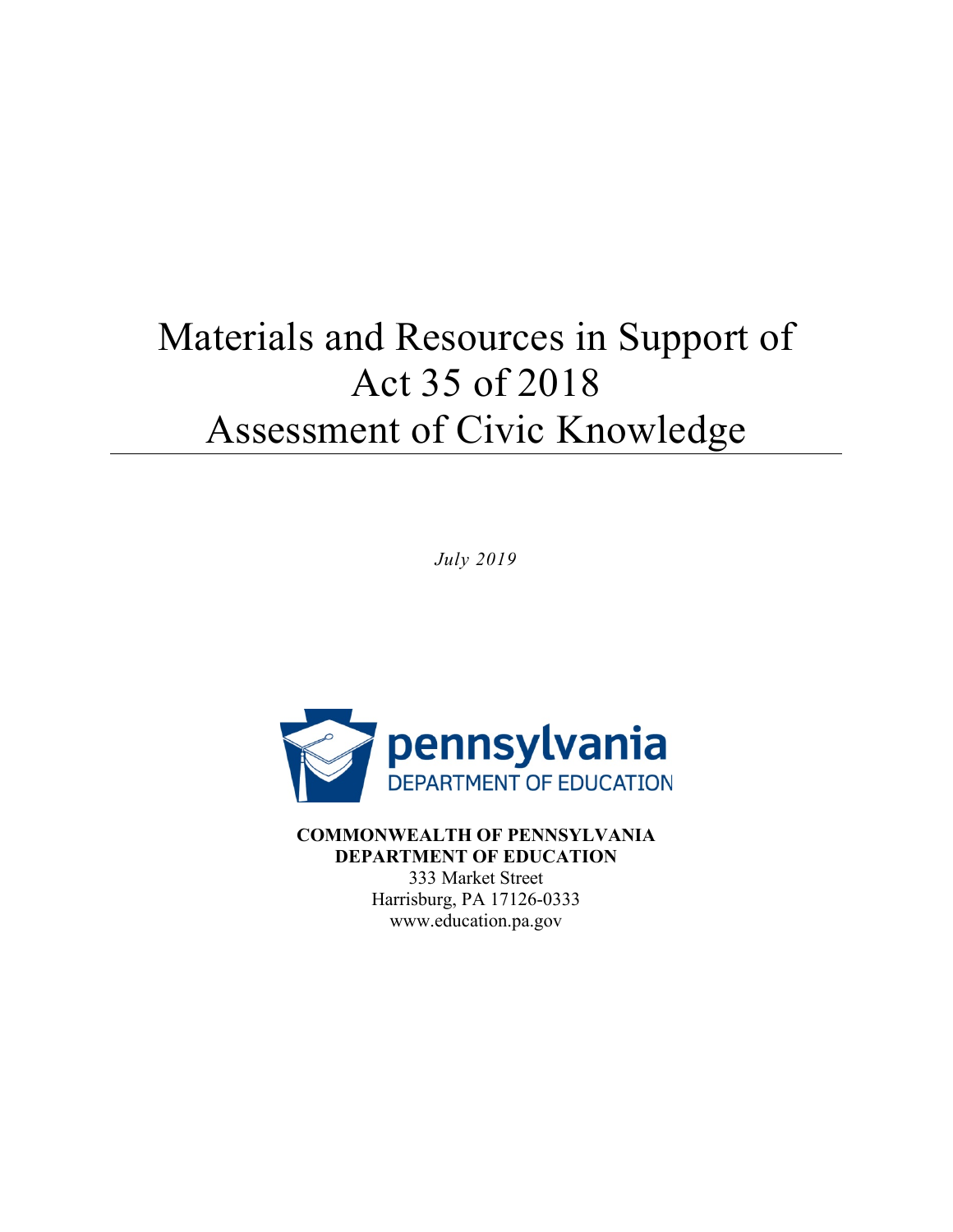

Tom Wolf, Governor

#### **Department of Education**  Pedro A. Rivera, Secretary

#### **Office of Elementary and Secondary Education**  Matthew S. Stem, Deputy Secretary

#### **Bureau of Curriculum, Assessment, and Instruction**  Brian Campbell, Director

#### **Division of Instructional Quality**  Vacant

 The Pennsylvania Department of Education (PDE) does not discriminate in its educational programs, activities, or employment practices, based on race, color, national origin, [sex] gender, sexual orientation, disability, age, religion, ancestry, union membership, gender identity or expression, AIDS or HIV status, or any other legally protected category. Announcement of this policy is in accordance with State Law including the Pennsylvania Human Relations Act and with Federal law, including Title VI and Title VII of the Civil Rights Act of 1964, Title IX of the Education Amendments of 1972, Section 504 of the Rehabilitation Act of 1973, the Age Discrimination in Employment Act of 1967, and the Americans with Disabilities Act of 1990.

The following persons have been designated to handle inquiries regarding the Pennsylvania Department of Education's nondiscrimination policies:

#### **For Inquiries Concerning Nondiscrimination in Employment:**

 Pennsylvania Department of Education Equal Employment Opportunity Representative Bureau of Human Resources Voice Telephone: (717) 783-5446 **For Inquiries Concerning Nondiscrimination in All Other Pennsylvania Department of Education Programs and Activities:**  Pennsylvania Department of Education School Services Unit Director 333 Market Street, 5th Floor, Harrisburg, PA 17126-0333 Voice Telephone: (717) 783-3750, Fax: (717) 783-6802

If you have any questions about this publication or for additional copies, contact:

Pennsylvania Department of Education Bureau of Curriculum, Assessment, and Instruction/Office of Elementary and Secondary Education 333 Market Street, 5th Floor, Harrisburg, PA 17126-0333 Voice: (717) 787-8913, Fax: (717) 214-4389 <www.education.pa.gov>

All Media Requests/Inquiries: Contact the Office of Press & Communications at (717) 783-9802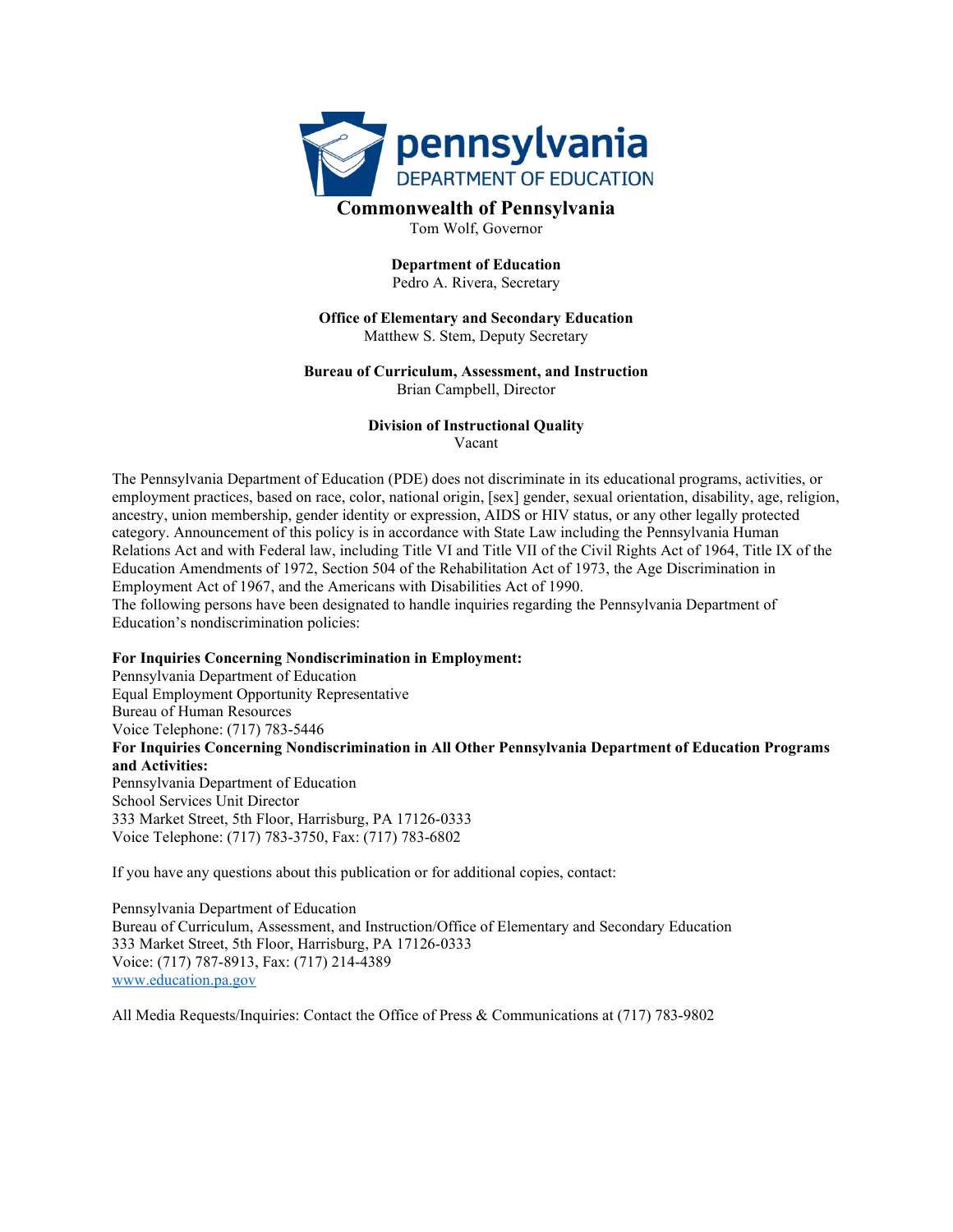#### **Pennsylvania Department of Education Support for Act 35 of 2018 Assessment of Civics Knowledge**

The Declaration of Independence, the U.S. Constitution, and the Bill of Rights are the documents that express the principles and philosophy of government of the United States of America. These "Charters of Freedom" have given guidance to each generation of Americans to preserve, protect, and defend the Constitution.

 Each person born in the United States is a citizen. Others become citizens through a voluntary legal process which requires meeting certain criteria: having basic knowledge of U.S. government, U.S. history; and verbally committing to uphold the Constitution. With this commitment, the new citizen becomes part of "We the People."

 people choosing how they are governed. Education of the people is a critical success factor of established in the support of public education in the Commonwealth of Pennsylvania. The American Experiment in government began in 1787 with a radical new concept of the this government. Thomas Jefferson expressed, "An **educated citizenry** is a vital requisite for our survival as a free people." The foundation for an educated citizenry has long been

Several state documents outline how Pennsylvania's students acquire knowledge around U.S. civics topics.

Chapter 4 Title 22 of the Pennsylvania Code § **4.11. Purpose of public education.** 

 developmental needs and challenging them to achieve at their highest level possible. In (b) Public education prepares students for adult life by attending to their intellectual and conjunction with families and other community institutions, public education prepares students to become self-directed, life-long learners and responsible, involved citizens.

Assembly and signed by Governor Tom Wolf in June 2018. Act 35 of 2018, the entirety of which is available in Appendix A, was passed by the General

 students during grades seven through twelve a locally developed assessment of U.S. history, Beginning with the 2020-2021 school year, each school entity shall administer at least once to government and civics that includes the nature, purpose, principles and structure of U.S. constitutional democracy, the principles, operations and documents of U.S. government and the rights and responsibilities of citizenship."

 Act 35 continues with responsibilities of the Pennsylvania Department of Education (PDE) to implementation of Act 35. Several include among other things, providing school entities with resources which will support the

 curriculum that includes civic knowledge. The academic standards provide the foundation for State Academic Standards for Civics and Government, Economics, Geography and History (approved by the State Board of Education) guide school entities in developing a strong meeting the purpose of public education as specified in Chapter 4 of the Public School Code of 1949. The implementation of the developed curriculum; the modeling of civic behavior by educators, administrators, and community members; and opportunities for students to participate in civic endeavors are part of a quality civic education program.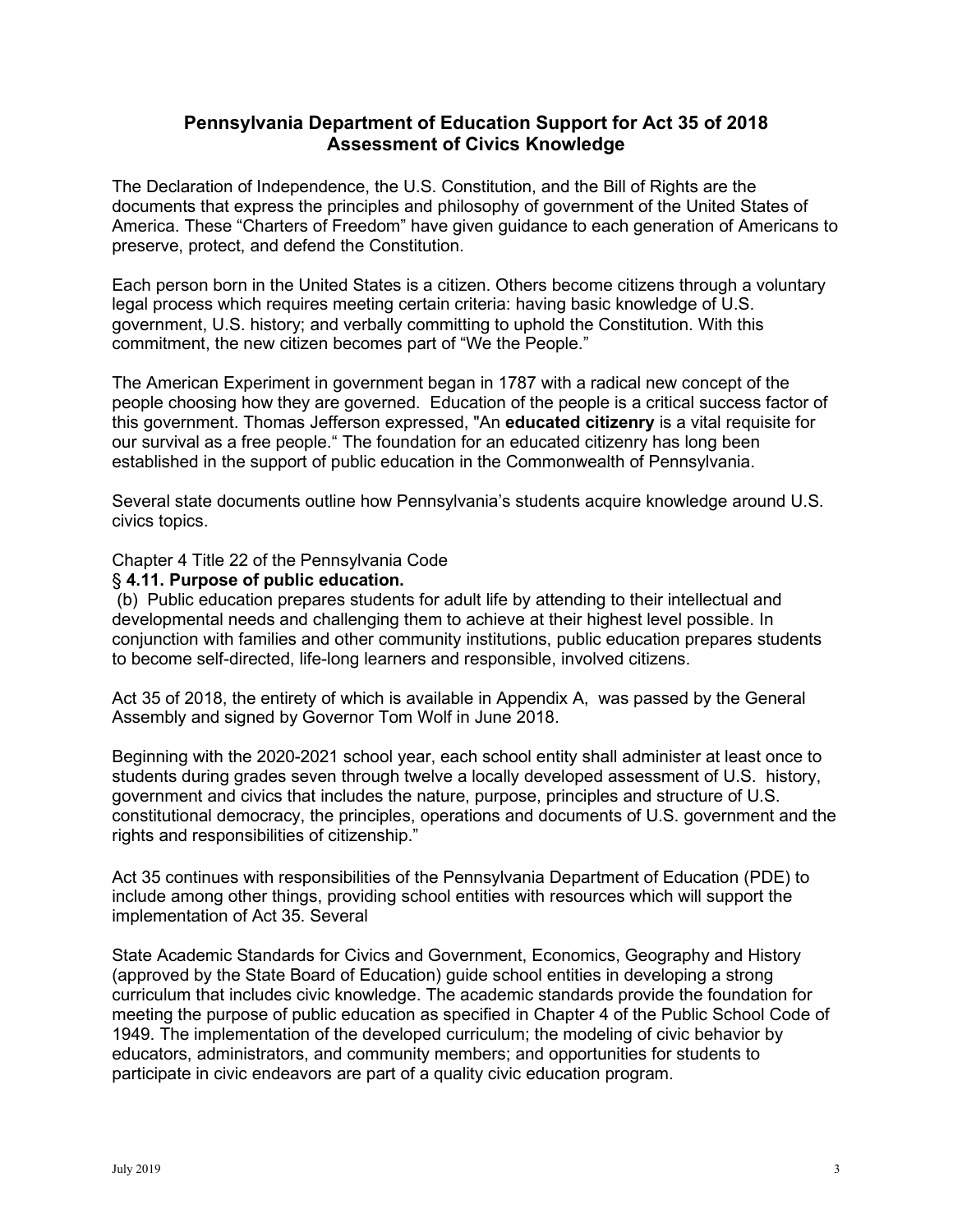### **Quality Civic Education Programs**



Research from respected organizations in civic engagement conclude that quality civics education programs have three strong pillars:

- 1. **KNOWLEDGE**  a fundamental understanding of the structure of government and the processes by which government passes laws and makes policy
- 2. **SKILLS**  abilities necessary to participate as active and responsible citizens in democracy
- 3. **ACTIONS**  activities of citizens that include voting, participating in community meetings, volunteering, communicating with elected and appointed officials, signing petitions

#### **Pillar 1: Knowledge**

The knowledge pillar underscores planned instruction to support student understanding of concepts of the Academic Standards. Assessment focuses on the four critical components of civics education:

- Principles and Documents of Government
- Rights and Responsibilities
- How Government Works
- International Relationships

#### **Pillar 2: Skills**

 The skills pillar seeks to have students engage in active civic participation: applying the discourse, and debate also provide opportunities to hone skills. knowledge gained in the first pillar. At the school level, students participate in student council/school governance, extracurricular activities, mock trials and similar simulation activities, service learning, and various clubs and organizations. Opportunities for civil discussions,

 others. Anti-bullying initiatives and programs such as Positive Schoolwide Behavior Support Another important aspect of skills development is the need for tolerance and acceptance of (PBIS) are critical components in the schoolwide setting.

### **Pillar 3: Actions**

Responsible and involved citizens take an active role through a myriad of actions and dispositions:

- Acceptance of diversity
- Involvement in the community
- Military service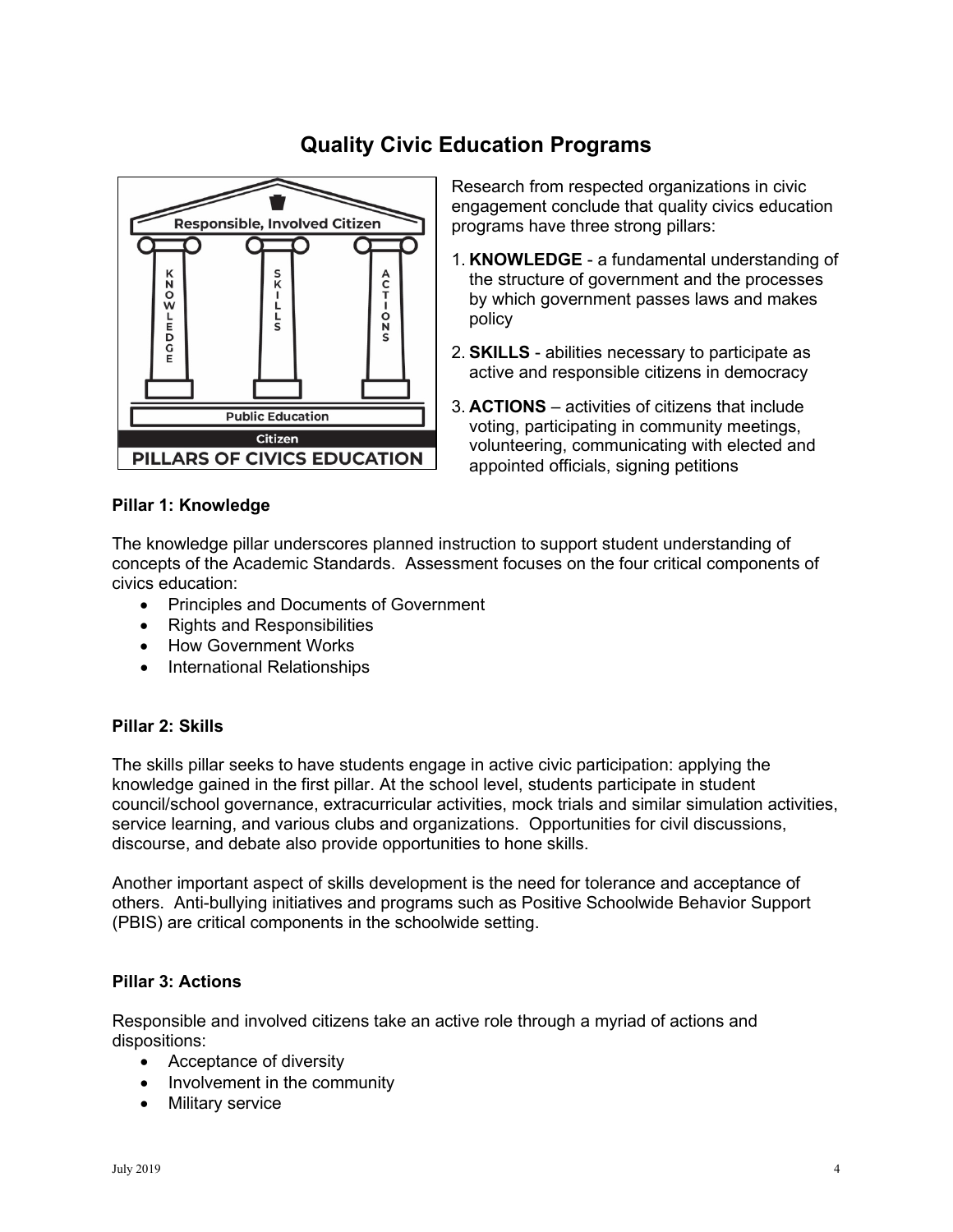- Voting in elections
- Assuming responsibility for choices
- Respecting rule of law
- Political attentiveness
- Government service local, state, and national
- Respecting those who serve the common good
- Educator professional development

 By incorporating all three pillars in a civics program, students acquire the knowledge behind the meaning of "We the People." They have an opportunity to operate as a citizen, experience citizenry and understand that the government of the United States is theirs. This encourages each generation to "secure the blessings of liberty for ourselves and our posterity."

### **Guidance for Program Success**

A quality civics program includes the following components:

- Developing a robust curriculum based in the Pennsylvania Academic Standards populated with quality resources curated by the Department of Education
- • Providing professional development in the areas of Civic Knowledge, Skills, and Actions for all educators
- Modeling responsible involved citizenship daily in classrooms, schools and community
- Supporting an active student government
- Involving/exposing students with community programs at each grade level

### **Resources**

 PDE has assembled a group of national, state, and local experts in civic education. This Civics Advisory Council provided guidance on building a program and providing a collection of vetted, quality resources. PDE, in consultation with the Civics Advisory Council, has created this toolkit, available online in the Standards Aligned System [\(](http://www.pdesas.org/)<www.pdesas.org>[\)](http://www.pdesas.org/) and the PDE website <www.education.pa.gov>in accordance with Act 35.

Note: Generally, the descriptions that follow reflect narratives provided by the website providers.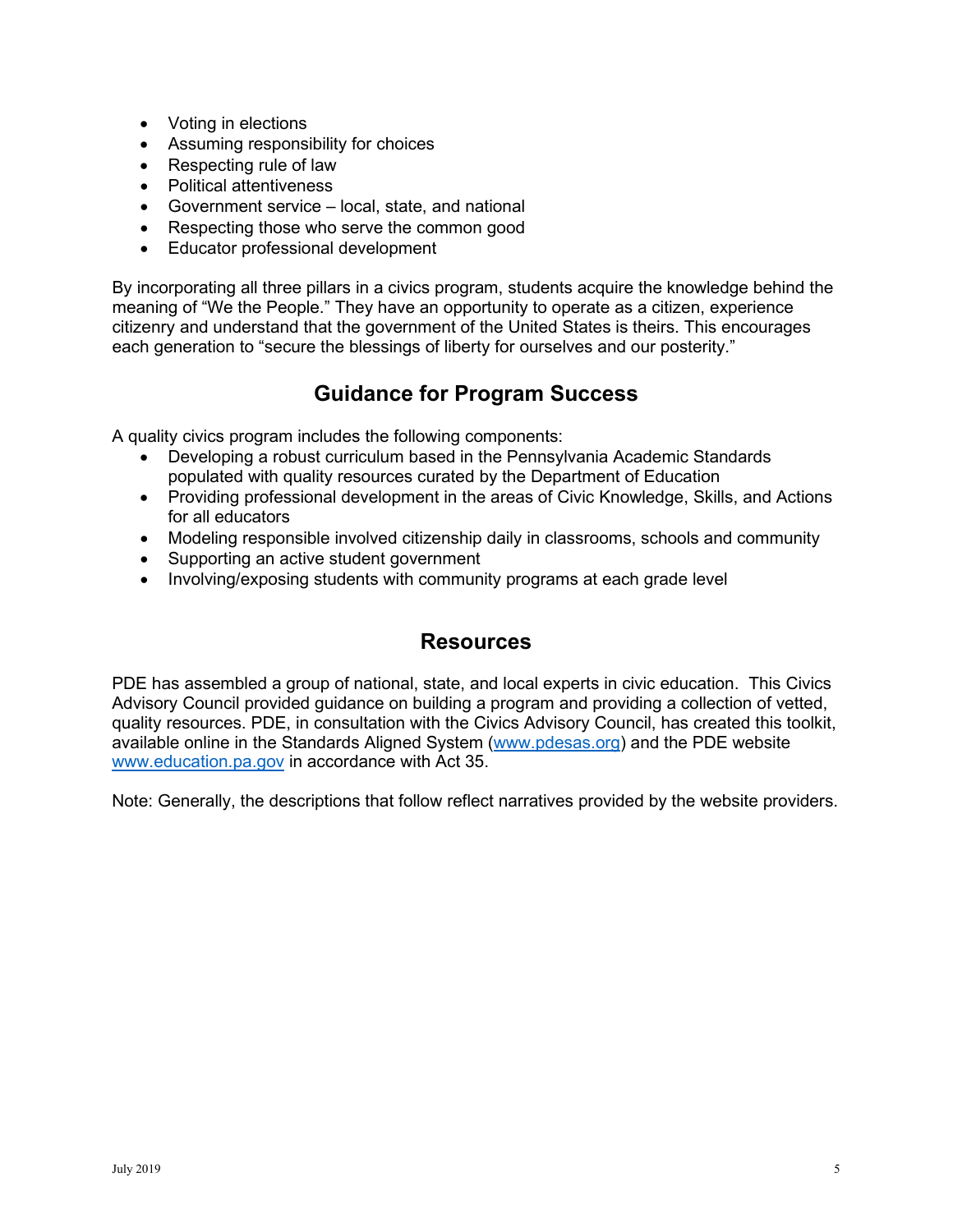### **Pillar 1: Civic Knowledge**

#### **United States Citizenship and Immigration Services**

https://www.uscis.gov/us-citizenship/naturalization-test

This U.S. Citizenship and Immigration Services hosted website offers a comprehensive collection of materials and resources on how to become a naturalized citizen.

#### **Study Materials for the Civics Test**

<https://www.uscis.gov/citizenship/learners/study-test/study-materials-civics-test>

This U.S. Citizenship and Immigration Services site contains an official list of civics questions and answers for the naturalization test, a practice test, flash cards, and other study resources to prepare applicants for the test.

#### **Citizenship Resource Center**

<https://www.uscis.gov/citizenship>

 learners, educators, and organizations. The teacher section includes lesson plans, training This official website of the Department of Homeland Security is a comprehensive site for seminars, professional development, and links t supplemental resources.

#### **The United States House of Representatives**

#### https://www.house.gov/

Along with detailed explanations of the branches of government and the legislative process, the site offers other valuable information such as a listing of all House of Representative members, current legislative activity, and the ability to view live House proceedings.

#### **The United States Senate**

#### <https://www.senate.gov/>

Similar to the United States House of Representatives website, updated information on Senate activities, including access to live Senate proceedings, is available.

#### **United States Government Publishing Office**

#### https://www.govinfo.gov/

<u>https://www.govinfo.gov/</u><br>This government publishing site provides free public access to official publications from all three branches of the Federal Government.

#### **The Annenberg Classroom**

#### https://www.annenbergclassroom.org/

The Annenberg Classroom's free resources include videos on constitutional concepts, Supreme Court cases, games, lesson plans, timelines, downloadable books, and a US Constitution guide.

#### **Civics Renewal Network**

#### https://www.civicsrenewalnetwork.org/

The Civics Renewal Network is a consortium of nonpartisan, nonprofit organizations committed to strengthening civic life in the United States by increasing the quality of civics education in our nation's classrooms and by improving accessibility to high-quality, no-cost learning materials.

#### **Historical Society of Pennsylvania**

<https://hsp.org/>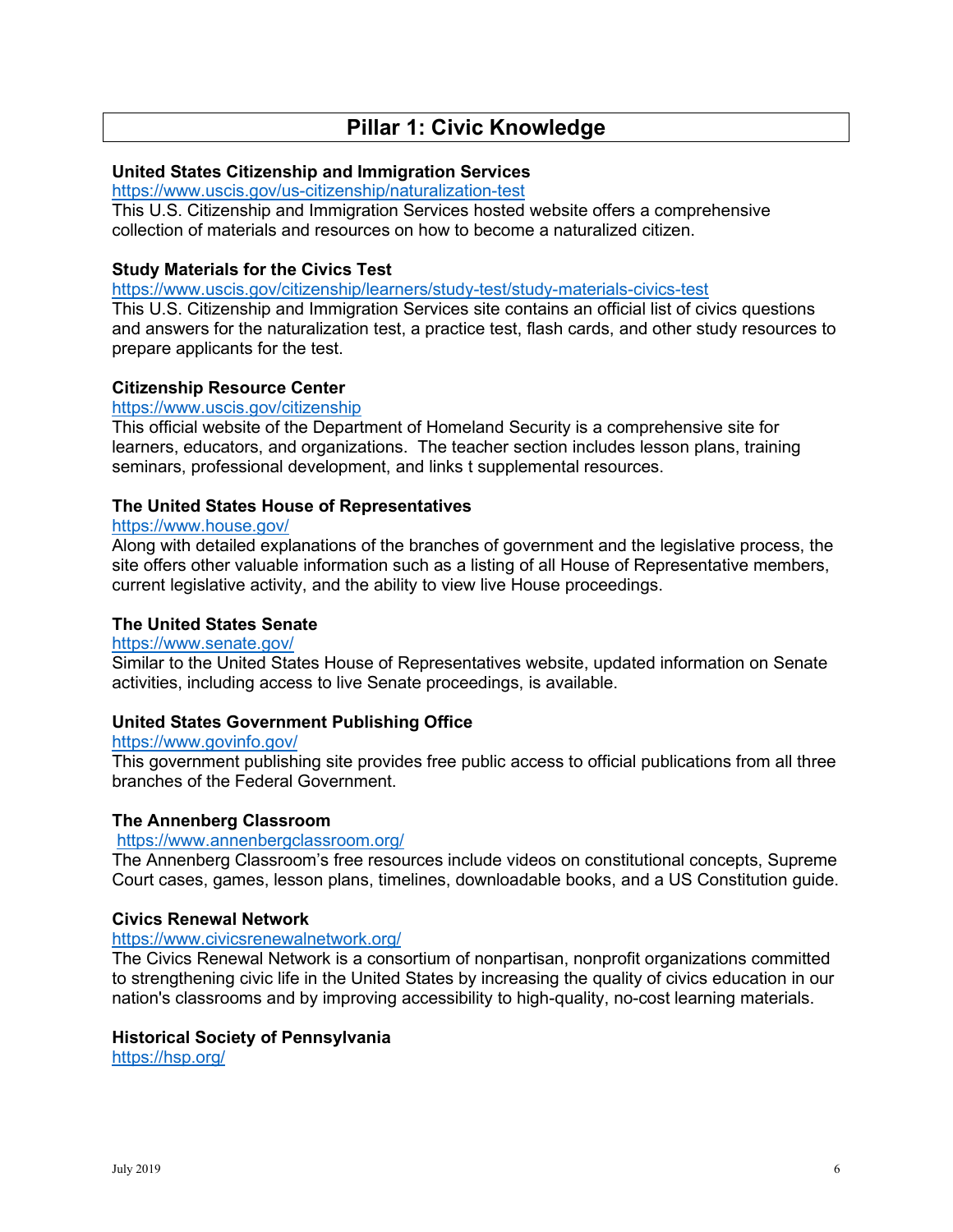The Historical Society of Pennsylvania's collection contains materials from over the centuries to the present day, documenting the lives of ordinary and extraordinary people, fulfilling our mission to make history relevant and exhilarating for all.

#### **Library of Congress Classroom**

#### <http://www.loc.gov/teachers/classroommaterials/connections/>

 The Library of Congress is the largest library in the world, with millions of books, recordings, photographs, newspapers, maps and manuscripts in its collections. The Library is the main research arm of the U.S. Congress and the home of the U.S. Copyright Office.

#### **Museum of the American Revolution**

#### http://www.amrevmuseum.org/

The Museum of the American Revolution has an impressive collection of several thousand objects, works of art, manuscripts, and printed works from the period of the American Revolution.

#### **The National Constitution Center**

#### https://constitutioncenter.org/

 America and around the world, to learn about, debate, and celebrate the greatest vision of The National Constitution Center brings together people of all ages and perspectives, across human freedom in history, the U.S. Constitution.

#### **The National Archives Administration**

#### https://www.archives.gov/

The National Archives and Records Administration (NARA) is the nation's record keeper. Documents and materials created in the course of business conducted by the United States Federal government are available on this site.

#### **The Rendell Center for Civics and Civic Engagement**

#### https://www.rendellcenter.org/

<u>https://www.rendellcenter.org/</u><br>Promoting civic education and engagement, the Rendell Center offers opportunities and resources for educators, students and the broader community to develop the knowledge, practices and dispositions of engaged citizenship.

#### **Senator John Heinz History Center**

#### <https://www.heinzhistorycenter.org/>

 inspires a diverse audience with links to the past, understanding in the present, and guidance Known as the Smithsonian's home in Pennsylvania the Heinz History Center engages and for the future by preserving regional history and presenting the American experience with a Western Pennsylvania connection."

#### **The Supreme Court of the United States**

#### https://www.supremecourt.gov/

<u>https://www.supremecourt.gov/</u><br>The Court is the highest tribunal in the Nation for all cases and controversies arising under the Constitution or the laws of the United States. The website provides historical and current information on the arguments, decisions and opinions of the court.

#### **Supreme Court Of The United States (SCOTTUS) Blog**

<https://www.scotusblog.com/>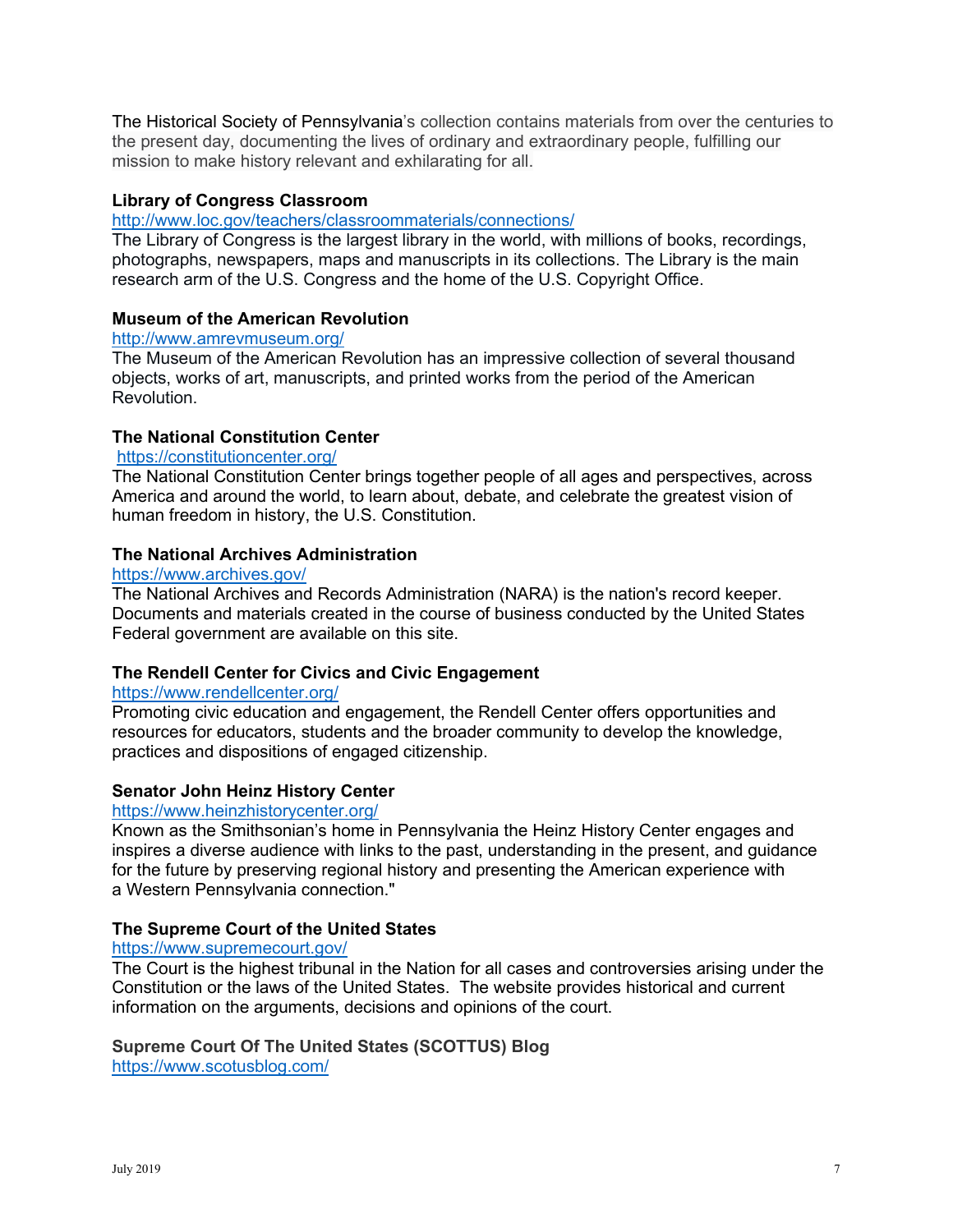SCOTUSblog is devoted to covering the U.S. Supreme Court comprehensively, without bias and in accordance with the highest journalistic and legal ethical standards. The blog is provided as a public service.

### **The United States Courts**

#### <https://www.uscourts.gov/>

 Courts. Maintained by the Administrative Office of the U.S. Courts on behalf of the Federal U.S. Government. The U.S. Courts website offers educational information and current happenings in the Federal Judiciary, this site is designed to provide information from and about the judicial branch of the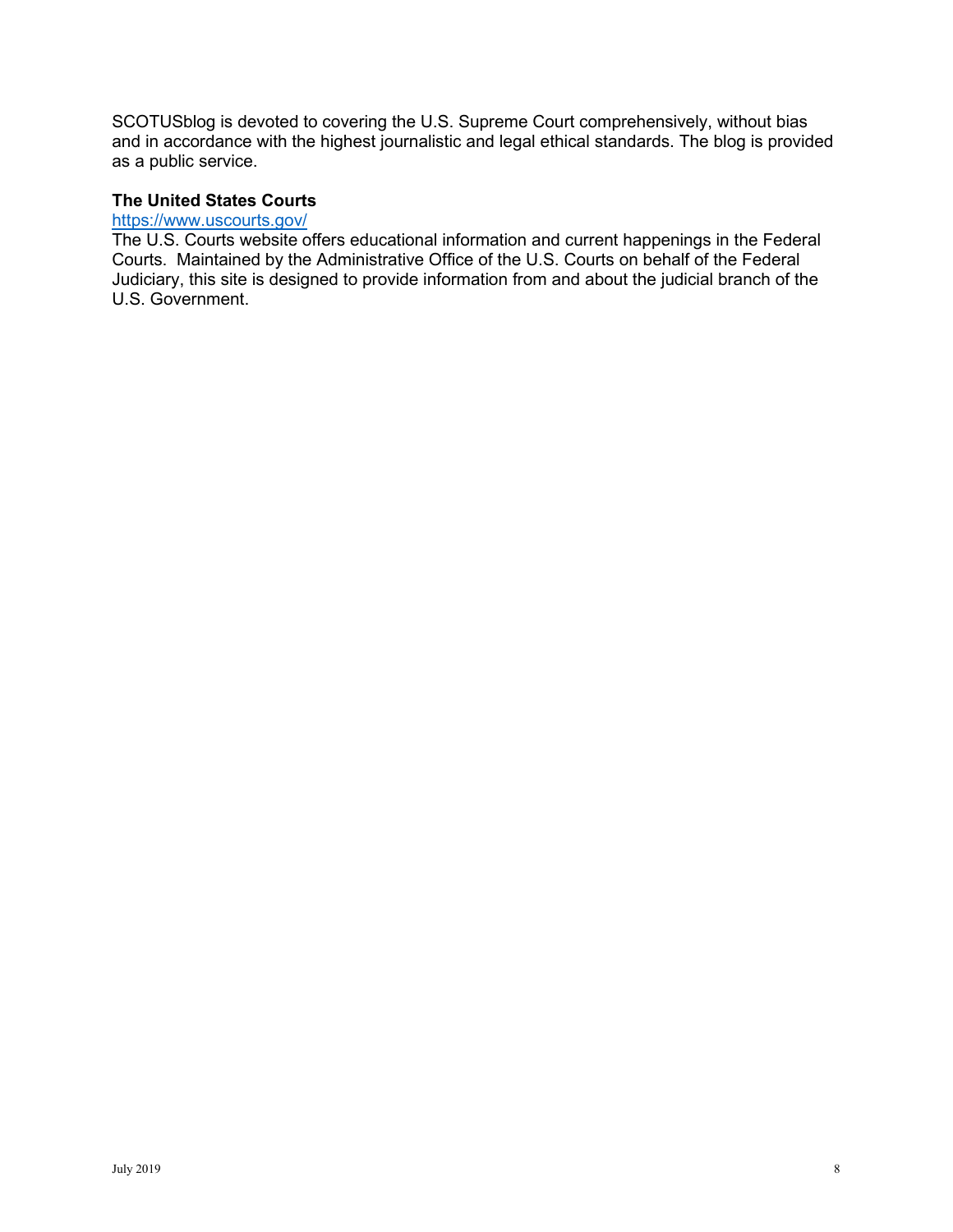### **Pillar 2: Civic Skills**

#### **Civic Discourse Rules and Practice**

[https://www.uscourts.gov/educational-resources/educational-activities/setting-ground-rules-civil](https://www.uscourts.gov/educational-resources/educational-activities/setting-ground-rules-civil-discourse-and-difficult)[discourse-and-difficult](https://www.uscourts.gov/educational-resources/educational-activities/setting-ground-rules-civil-discourse-and-difficult) 

 practice civil discourse for opposing viewpoints. The United States Courts offer many resources, including guidelines for helping students

#### **Committee of 70**

#### https://seventy.org/

 citizen engagement and public policy advocacy. Their "Draw the Lines" program [\(https://drawthelinespa.org/\)](https://drawthelinespa.org/) is a redistricting contest for understanding gerrymandering. The Committee of Seventy is a nonpartisan civic leadership organization that advances representative, ethical and effective government in Philadelphia and Pennsylvania through

#### **Echoes and Reflections**

#### https://echoesandreflections.org/

<u>https://echoesandreflections.org/</u><br>A collaboration of the Anti Defamation League, the USC Shoah Foundation, and the United States Holocaust Memorial and Museum, this curriculum provides resources and workshops to assist educators in teaching the complexities of Holocaust, genocide, and human rights.

#### **Icivics**

#### https://www.icivics.org/

lcivics exists to engage students in meaningful civic learning. The site provides teachers well written, inventive, and free resources to enhance their practice and inspire their classrooms in civic education.

#### **Model United Nations Institute**

#### https://bestdelegate.com/what-is-model-united-nations/

<u>https://bestdelegate.com/what-is-model-united-nations/</u><br>The Model United Nations enables students to gain real world skills, learn about global issues, and enhance their leadership. Model UN or MUN, is an extra-curricular activity in which students typically roleplay delegates to the United Nations and simulate UN committees.

#### **National History Day**

#### https://www.nhd.org/affiliate/pennsylvania

 opportunity to advance to higher levels of competition. National History Day engages students in grades 6-12 in the process of discovery and interpretation of historical topics. Students produce dramatic performances, imaginative exhibits, multimedia documentaries, web sites, and papers based on research related to an annual theme. Students enter their projects in local and regional competitions and compete for the

#### **National Model United States Congress**

#### <http://www.nationalmodelcongress.org/>

 students to interact on the issues facing our federal, state and local governments. The National Model Congress assists students in connecting classroom learning to real world knowledge. Educational simulations of the legislative process provide unique experiences for

#### **Pennsylvania Association of Student Councils**

<https://www.pasc.net/>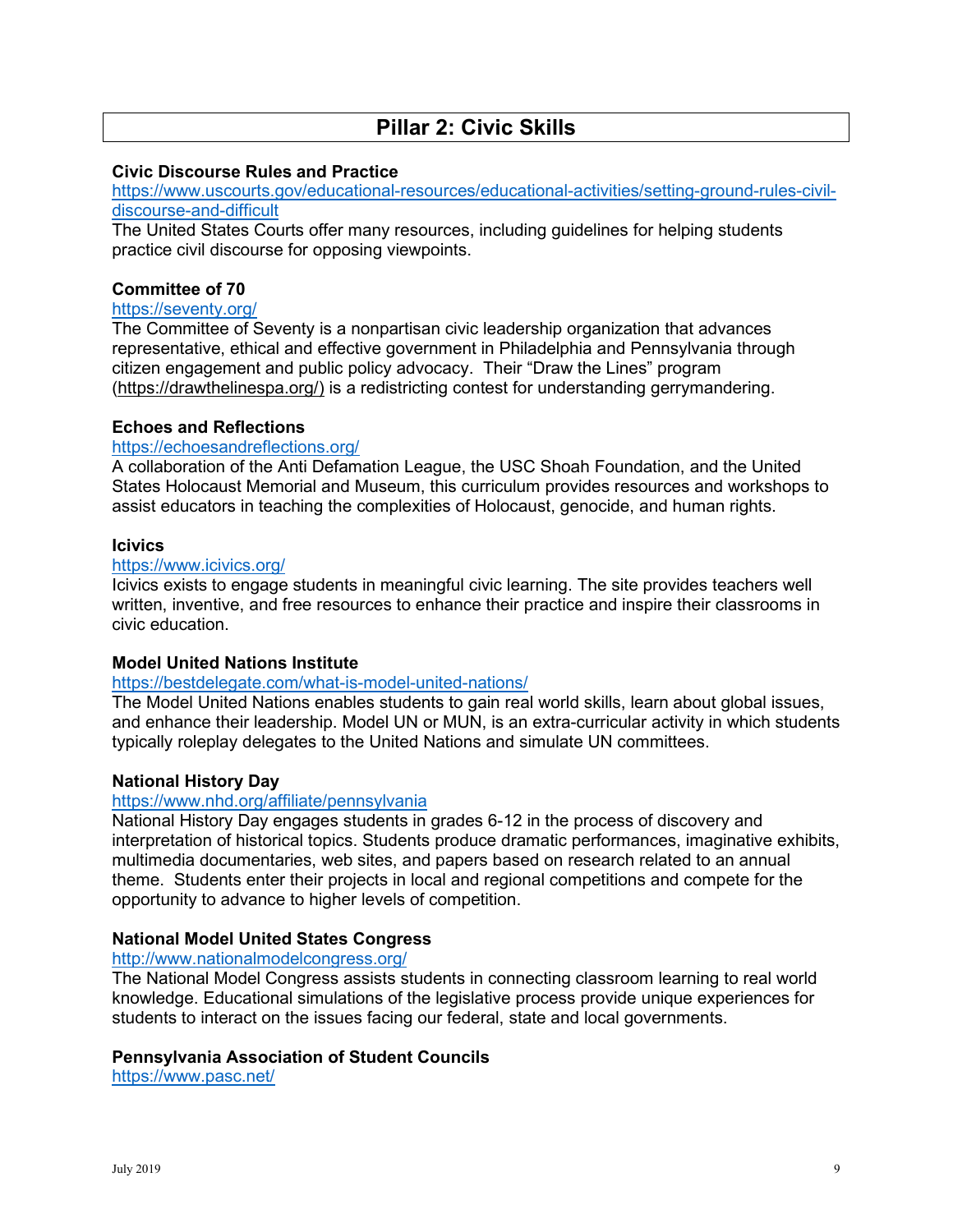The Pennsylvania Association of Student Councils offers year round opportunities for students and advisors to develop and apply leadership skills for self-improvement, and enhancement of their schools and their communities.

#### **The Pennsylvania Bar Association**

#### <https://www.pabar.org/site/>

 The Pennsylvania Bar Association hosts events for students, including a program that gives offers educational resources and prepared videos for classrooms and hosts a Law Day that allows judges to visit classrooms and message the role of courts in democracy. The site students the opportunity to learn more about the US and PA Constitutions. The association includes lesson plans, e.g., "The First Amendment & Protection of Students' Rights."

#### **Pennsylvania Bar Association Mock Trial Competition**

#### https://www.pabar.org/site/For-the-Public/Mock-Trial-Competition

One of the largest in the nation, the Pennsylvania Bar Association /YLD Mock Trial Competition gives more than 300 high school student teams from across the state the opportunity to act as lawyers and witnesses in simulated civil and criminal trials before actual judges and panels of juries. Lawyers volunteer to assist students as team advisors, scorekeepers and regional coordinators. Each year, the winning team goes on to represent Pennsylvania in the national competition.

#### **Project Peace**

 <http://www.pabar.org/public/education/projectpeace/projectpeacehome.asp>Project PEACE is a bullying and youth court training program centering around the skills of non-violent conflict partnership of the Pennsylvania Office of the Attorney General, the Pennsylvania Bar Association, and the Pennsylvania Bar Foundation. Project Peace is peer-mediation, antiresolution and active civic engagement.

#### **Youth Courts**

 <http://www.pabar.org/public/committees/childavo/YouthCourtsBackgroundInformation.pdf> keep at-risk youths in school and out of the formal juvenile or criminal justice system. The Youth courts are student operated disciplinary systems that use positive peer pressure to correct disruptive behavior. Youth courts can be structures within a school based system to program provides opportunities for public speaking, problem solving, literacy skills and promoting citizenship and socialization of student body members.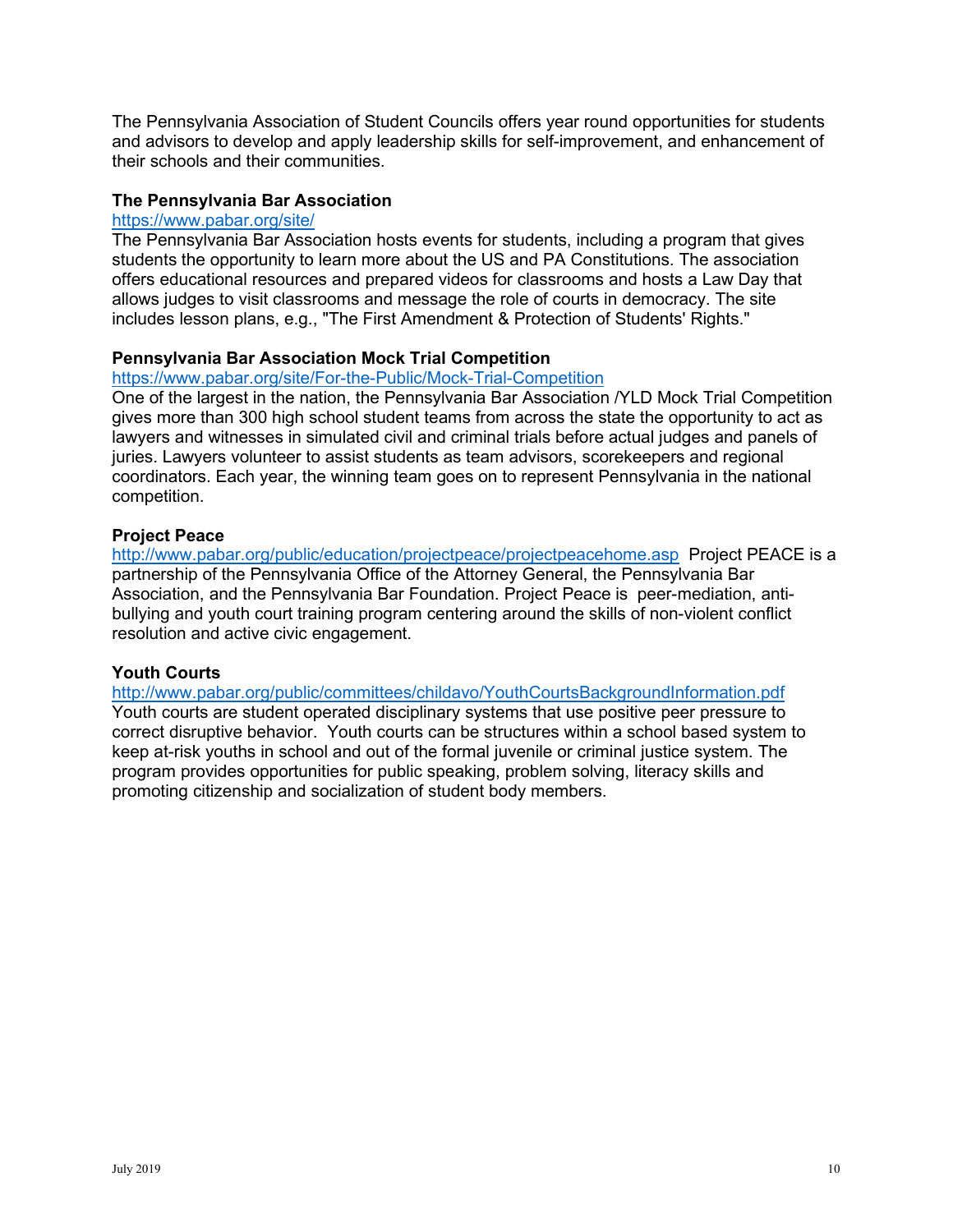## **Pillar 3 Actions**

#### **Pennsylvania Voter registration**

https://www.votespa.com/Register-to-Vote/Pages/How-to-Register-to-Vote.aspx

This site details the voter registration process via a short video and step by step procedures for registering online, by mail, in person at the county registration office, and at PennDOT and other government agencies.

#### **Pennsylvania Department of State Governor's Civic Engagement Award**

https://www.dos.pa.gov/VotingElections/Documents/GCEA-School-Application.pdf

 to get involved in the voting process. Individual students must be recommended for the award mailed to: Department of State, c/o Governor's Civic Engagement Award, 210 North Office The Governor's Civic Engagement Award is intended to recognize and commemorate the efforts of the next generation of leaders to educate, engage and inform their fellow students how by a representative from their school or the county election office. Award applications can be Bldg., Harrisburg, PA, 17120 or emailed to [ra-voterreg@pa.gov.](mailto:ra-voterreg@pa.gov)

#### Inspire U.S.

#### https://www.inspire-usa.org/high school signup

 guides students to engage with elected officials at the local, state and national level. Inspire Inspire U.S. is a 501(c)3 nonprofit organization and is strictly nonpartisan. It currently has schools in planning and conducting student peer-to-peer voter registration activities, as well as U.S. is collaborating with the Commonwealth of Pennsylvania to launch this year's Governor's Civic Engagement Award.

#### **4-H Civic Engagement**

#### https://4-h.org/parents/civic-engagement/

The 4-H civic engagement programs empower young people to be well-informed citizens actively engaged in their communities and the world. Youth learn about civic affairs, build decision-making skills and develop a sense of understanding and confidence in relating and connecting to other people.

#### **American Foreign Service Association National High School Essay Contest**

#### http://www.afsa.org/essay-contest

 peace, and about the role that the foreign service plays in advancing U.S. national security and The American Foreign Service Association (AFSA)'s National High School Essay Contest encourages students to think about how and why the United States engages globally to build economic prosperity.

#### **A Broader View**

#### https://www.abroaderview.org/

 elderly care programs abroad, and to aid with women's support projects. The project supports A Broader View enables volunteers to travel to foreign countries to engage in service work abroad. The project is designed to engage volunteers in humanitarian projects to gain a greater perspective and understanding of different cultures while also giving back to communities worldwide. Programs include travelling to teach English and reading skills, to help establish high school faculty-led service trips, as well as trips for college groups.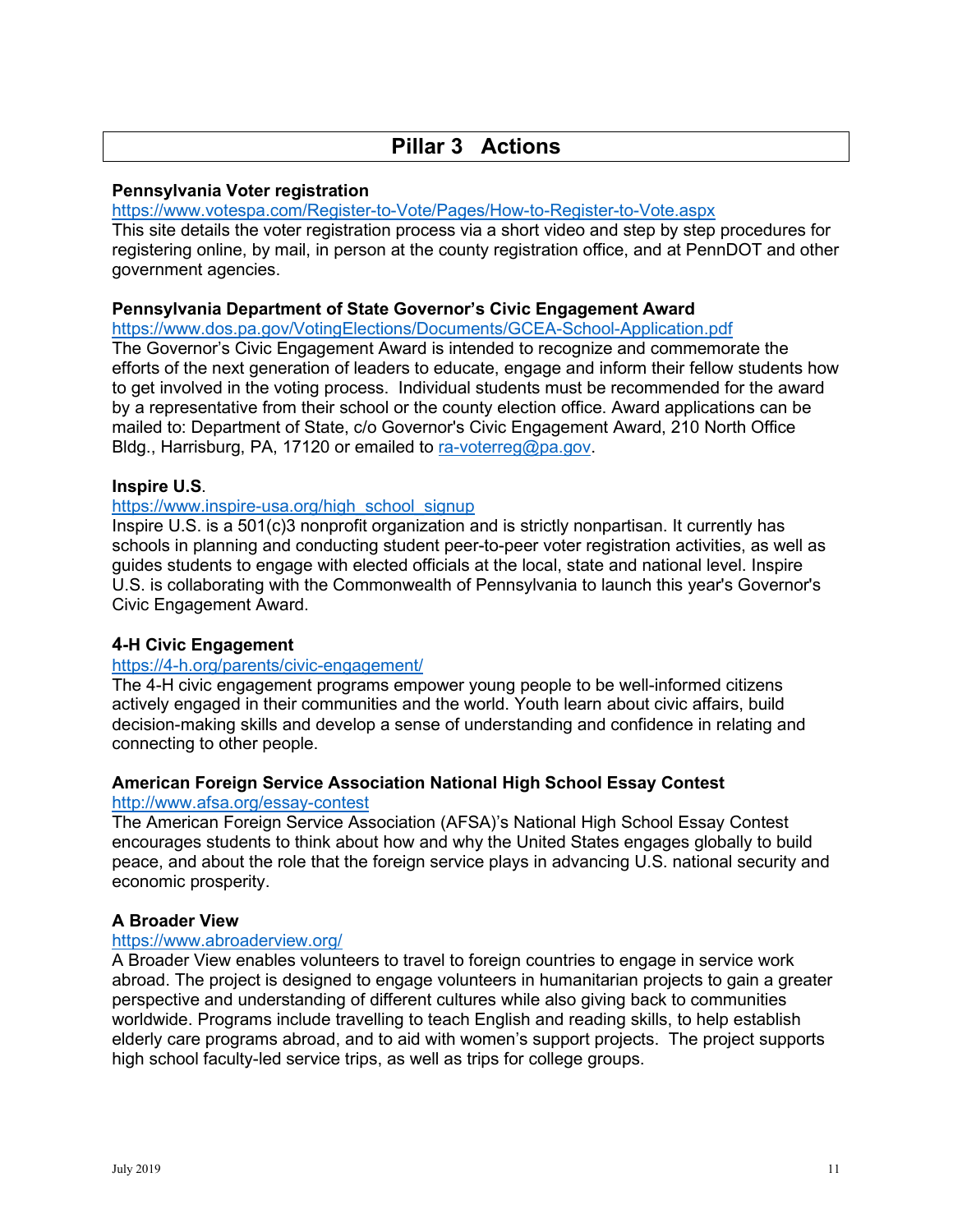#### **Campus Compact**

#### https://compact.org/

 civic engagement programs. Among the many resources are links to websites offering relevant Campus Compact is a coalition of over 1,000 colleges and universities with the goal of providing information such as voting, civic engagement, and fact checking.

#### **Daughters of the American Revolution (DAR): Good Citizens Award and Scholarship**

https://www.dar.org/sites/default/files/members/darnet/forms/DGC-1007.pdf

 homes, schools, and communities. These students are selected by their teachers and peers The DAR Good Citizens Award and Scholarship Contest is intended to encourage and reward the qualities of good citizenship. This award recognizes and rewards  $12<sup>th</sup>$  grade students who possess good citizenship qualities of dependability, service, leadership, and patriotism in their because they demonstrate these qualities to an outstanding degree.

#### **Habitat for Humanity**

#### https://www.habitat.org/

Habitat for Humanity brings people together to build homes, communities and hope. They have programs for teen volunteers.

#### **Junior Reserve Officer Training Corp Programs**

#### http://www.usarmyjrotc.com/index.php

The U.S. Army Junior Reserve Officers' Training Corps (JROTC) is one of the world's largest character development and citizenship programs for youth. The National Defense Act of 1916 established organized JROTC programs at public and private educational institutions. As congressionally mandated by Title 10 United States Code, Section 2031, each military service must have a JROTC program to "instill in students in United States secondary educational institutions the values of citizenship, service to the United States, and personal responsibility and a sense of accomplishment."

#### **The League of Women Voters of Pennsylvania**

#### <https://www.palwv.org/>

 designed to help voters to learn about government issues and candidates. The League of Women Voters of Pennsylvania is a nonpartisan grassroots organization

#### **Americanism Elementary School Poster Contest The National Society of the Sons of the American Revolution (SAR)**

#### https://members.sar.org/media/uploads/pages/50/5cs4yl4FColg.pdf

 Elementary School Poster Contest. The contest is open to public school, parochial, home The National Society of the Sons of the American Revolution (SAR) invites all 3rd, 4th, and 5th grade students interested in the American Revolution to participate in the Americanism schooled, Scouting, or Children of the American Revolution member students in that same grade range. Young artists with an enthusiasm toward art, a love of American history, or a passion in creative expression can submit their posters to their local SAR chapter for competition.

#### **Special Olympics PA**

#### https://specialolympicspa.org/get-involved/become-a-volunteer

The mission of Special Olympics PA is to provide year-round sports training and competition in a variety of Olympic-type sports for children and adults with intellectual disabilities, giving them continuing opportunities to develop physical fitness, demonstrate courage, experience joy, and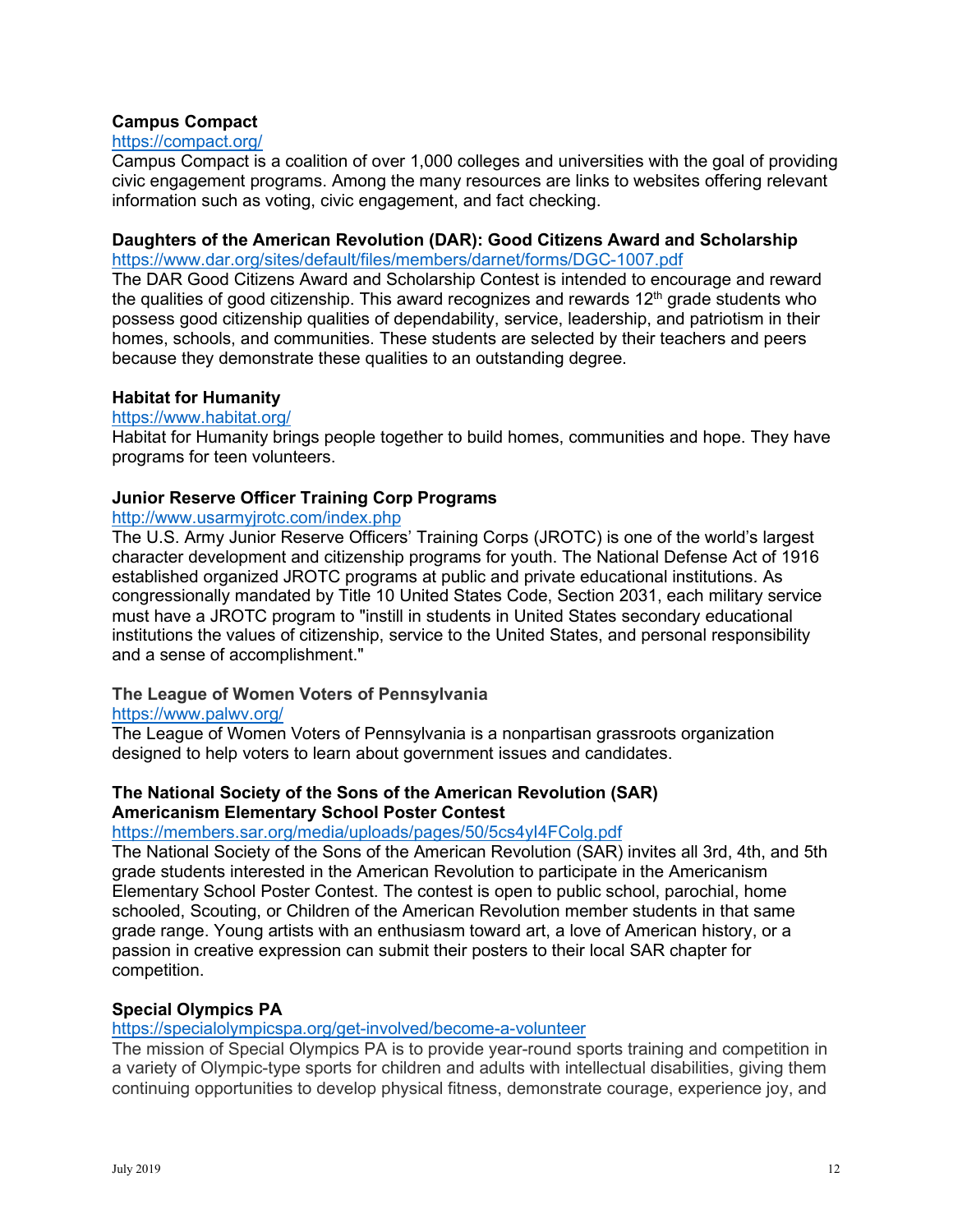participate in a sharing of gifts, skills, and friendship with their families, other Special Olympics athletes, and the community.

#### **United States Senate Youth Scholarship Program**

#### https://ussenateyouth.org/selection process qualify/

 high school principals, guidance counselors and social studies teachers OR they may inquire directly to their state selection contacts using this website. The United States Senate Youth Program (USSYP) is an intensive week-long educational experience and scholarship sponsored by the United States Senate for outstanding high school students who are interested in pursuing careers in public service. Rising high school juniors and seniors may obtain a United States Senate Youth Scholarship Program application through their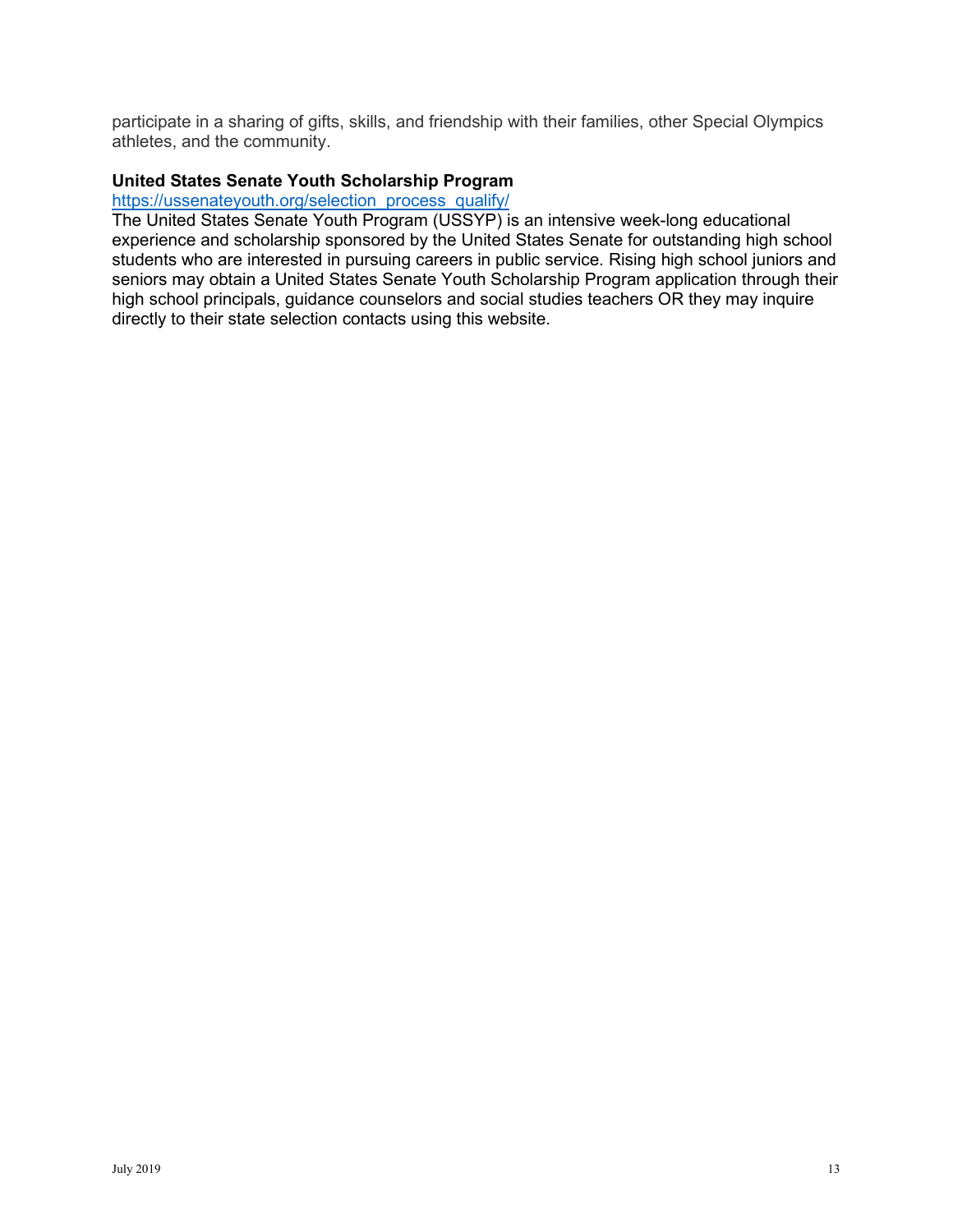## **Sample Assessment Questions**

 Act 35 of 2018 requires that schools develop and administer an assessment that incorporates "…United States history, government and civics that includes the nature, purpose, principles and structure of United States constitutional democracy, the principles, operations and documents of United States government and the rights and responsibilities of citizenship."

 Each school entity shall determine the form of the assessment and the manner in which the assessment shall be administered and may administer the assessment at the conclusion of the course of study required under section 1605(a) or at the conclusion of another related course or instructional unit. A school entity may use the United States Citizenship and Immigration Services Test<https://my.uscis.gov/en/prep/test/civics/view>to satisfy the requirement.

 The following assessment questions have been downloaded from the Standards Aligned System (SAS) [www.pdesas.org](http://www.pdesas.org/) Assessment Creator. They are presented as an optional resource for educators in creating a local civics knowledge assessment.

 NOTE: All questions are standards aligned; the relevant standard is noted in parentheses at the end of each question stem. Correct responses are bolded. Scoring rubrics for constructed response questions are included at the end of each item.

- principles and ideals reflected in their content. The Declaration of Independence, the 1. The foundation documents which created the United States government have common United States Constitution and the Bill of Rights support which principle? (Standard: 5.1.9.D)
	- A. Equal distribution of wealth among social classes.
	- **B. Equal status of people in due process of the law.**
	- C. Equal punishment for equal crimes.
	- D. Equal voting rights for all citizens.
- 2. What is the basic purpose of all governments? (Standard 5.1.6.A)
	- **A. To control people, states and communities**
	- B. To protect citizens rights and security
	- C. To regulate commerce and wealth
	- D. To unite citizens under a supreme authority
- 3. What form of government is established by the United States Constitution?
	- A. Direct Democracy
	- **B. Representative Democracy**
	- C. Constitutional Monarchy
	- D. Democratic Oligarchy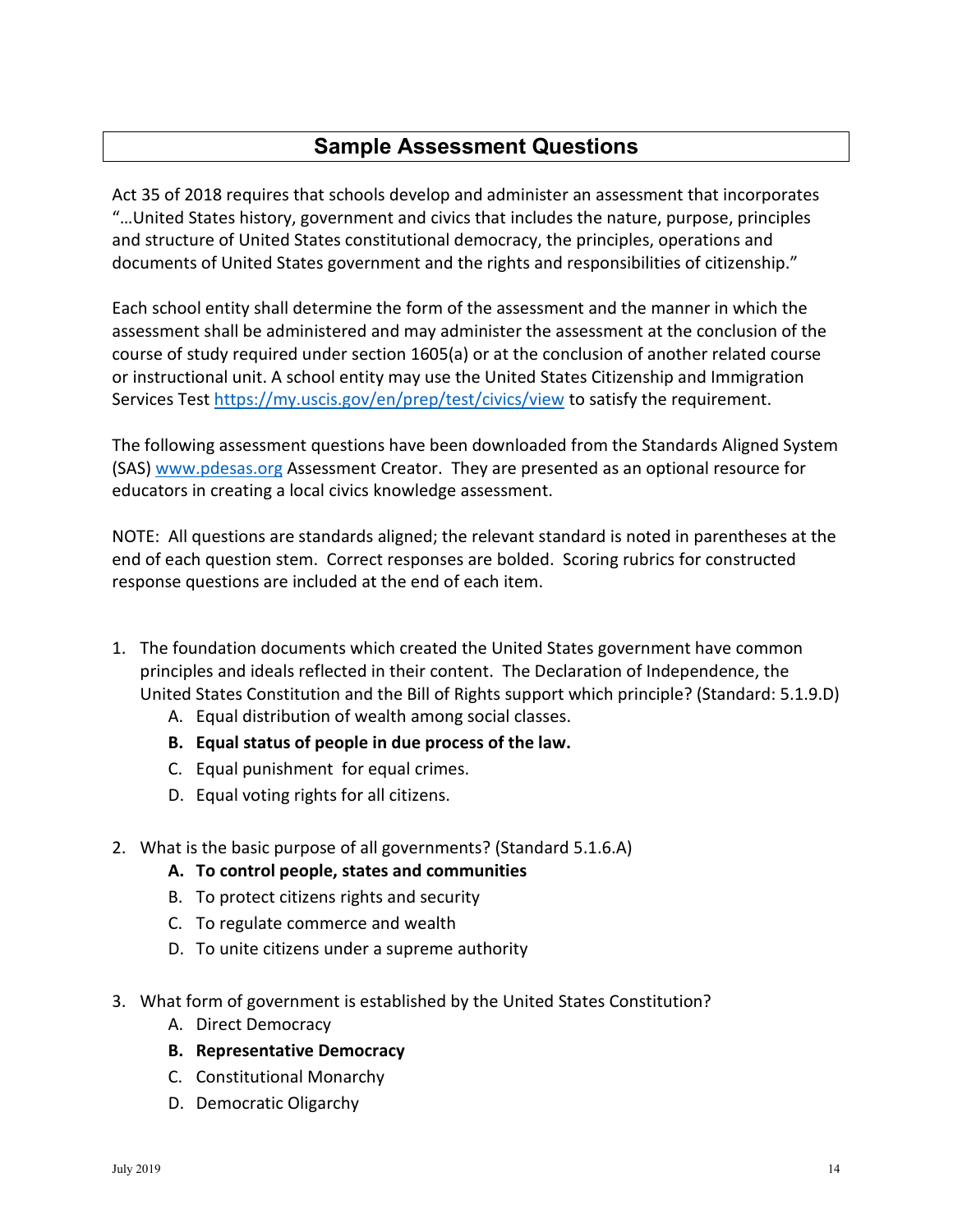- 4. A government which is formed around an individual with absolute power is:
	- **A. An aristocracy**
	- B. A confederation
	- C. A dictatorship
	- D. A monarchy
- 5. The United States Constitution is a document which: (Standard**:** 5.1.9.E)
	- A. Clarifies rights of the people
	- B. Gives rights to the people
	- C. Limits rights of the people
	- **D. Protects rights of the people**
- 6. The Mayflower Compact, signed in 1620, is considered a foundational document of the United States. Which one of the following reasons explains its importance?
	- A. It established rights to new immigrants
	- **B. It established self-government**
	- C. It established a social network for the people
	- D. It established women to be equal
- 7. The United States Constitution provides a government with a system of: (Standard 5.1.6.C)
	- A. Executive privileges
	- **B. Checks and balances**
	- C. Justifications for congress
	- D. Majority rights and responsibilities
- States. Which one of the following is a principle supported in the Declaration? (Standard:  $5.1.9.D)$ 8. The Declaration of Independence is a foundational document of freedom in the United
	- 5.1.9.D)<br>A. Whenever any form of government becomes destructive, it is the obligation of the<br>government to change.
		- **B. Governments are instituted among men deriving their just powers from the consent of the governed**
		- C. The military is rendered independent of and superior to the civil power.
		- D. Powers of men will be formed to ensure safety, prosperity and justice.
- 9. Which of the following is an example of practicing direct democracy? (Standard: 5.1.6.J)
	- A. Electoral college
	- B. House of Representatives
	- **C. Primary elections**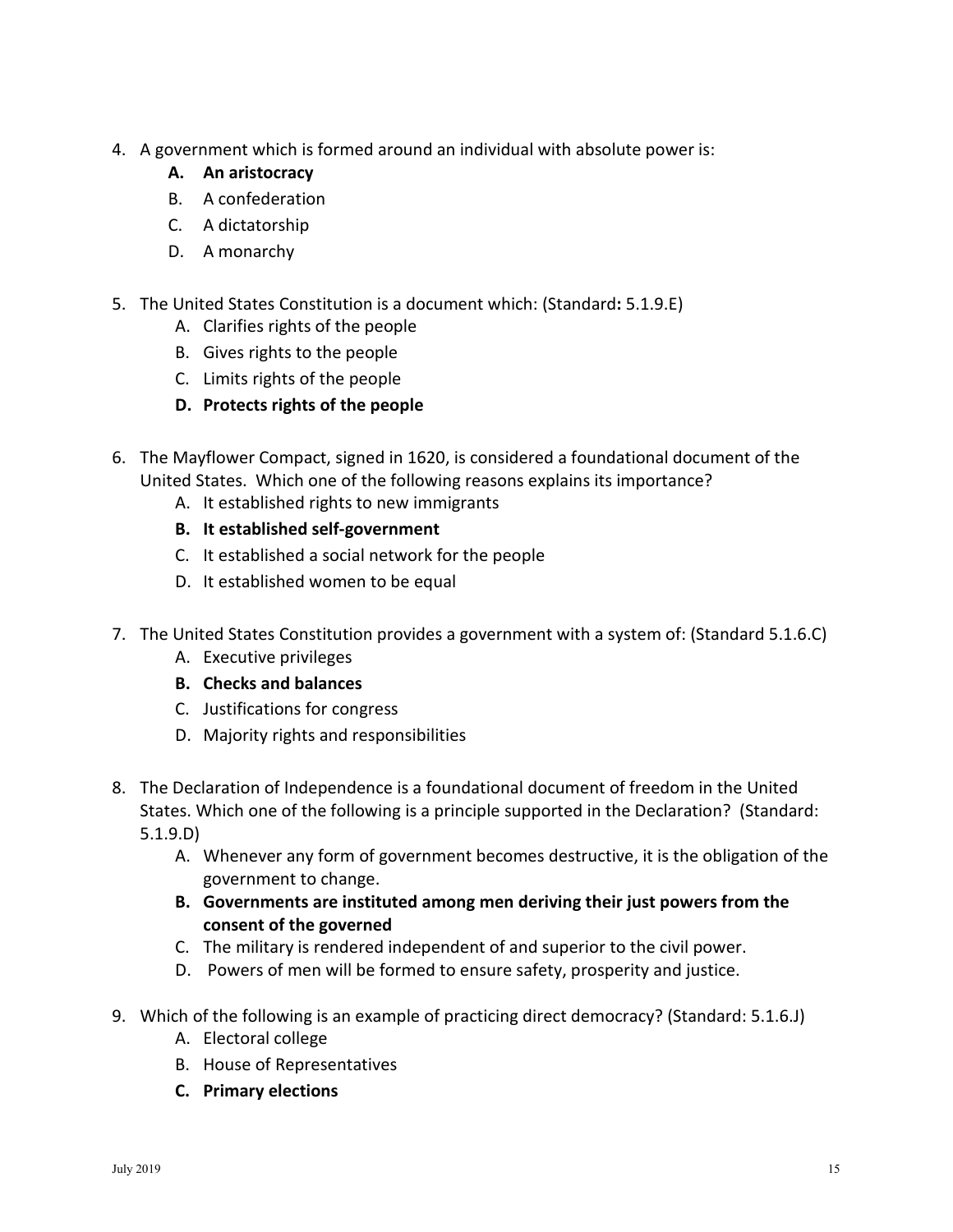- D. Veto power
- 10. What does the American Gold Rush in the 1840s have in common with the migration to Silicon Valley in the late twentieth century? (Standard: 8.3.6.C**)** 
	- **A. People were inspired to move in search of wealth and economic opportunities.**
	- B. People wanted to learn about new technology to mine gold and other minerals.
	- C. People relocated to large cities to help conserve natural resources found in rural areas.
	- D. People moved away from developed cities and urban areas to purchase more real estate.
- 11. What is a possible reason that immigration to the United States rose rapidly between 1945 and 1946? (Standard: 8.3.6.C)
	- A. More transatlantic flight options were available at a reasonable price.
	- B. **World War II ended and many refugees from the war came to America.**
	- C. The Soviet Union fell and many Eastern Europeans were left without a homeland.
	- D. The Great Depression ended and America opened its borders to people who needed work.

Peru, which he founded. This picture below shows a statue of Francisco Pizarro, a Spanish conquistador who played a major role in defeating the Incan Empire. The statue stands in the city of Lima, the capitol of



 several times. Originally, the statue stood in front of the cathedral in the Plaza de Armas, in the city's central square, eventually placed in a remote corner of the Parque de la This statue of Pizarro has been the subject of great controversy, causing it to be moved to new locations in Lima and was a popular spot for tourists. Following complaints from the Archdiocese of Lima, the statue was moved to a less prominent location in the square. Later, the mayor ordered the statue removed from the square entirely. It was Muralla.

Part A

- 12. Which statement **best** summarizes why a statue of an individual from the 16th century would be so controversial? (Standard 8.3.6.A)
	- A. **While many citizens wanted to honor their colonial roots by commemorating the founder of the city with a statue, others saw Pizarro as a symbol of colonialism and oppression.**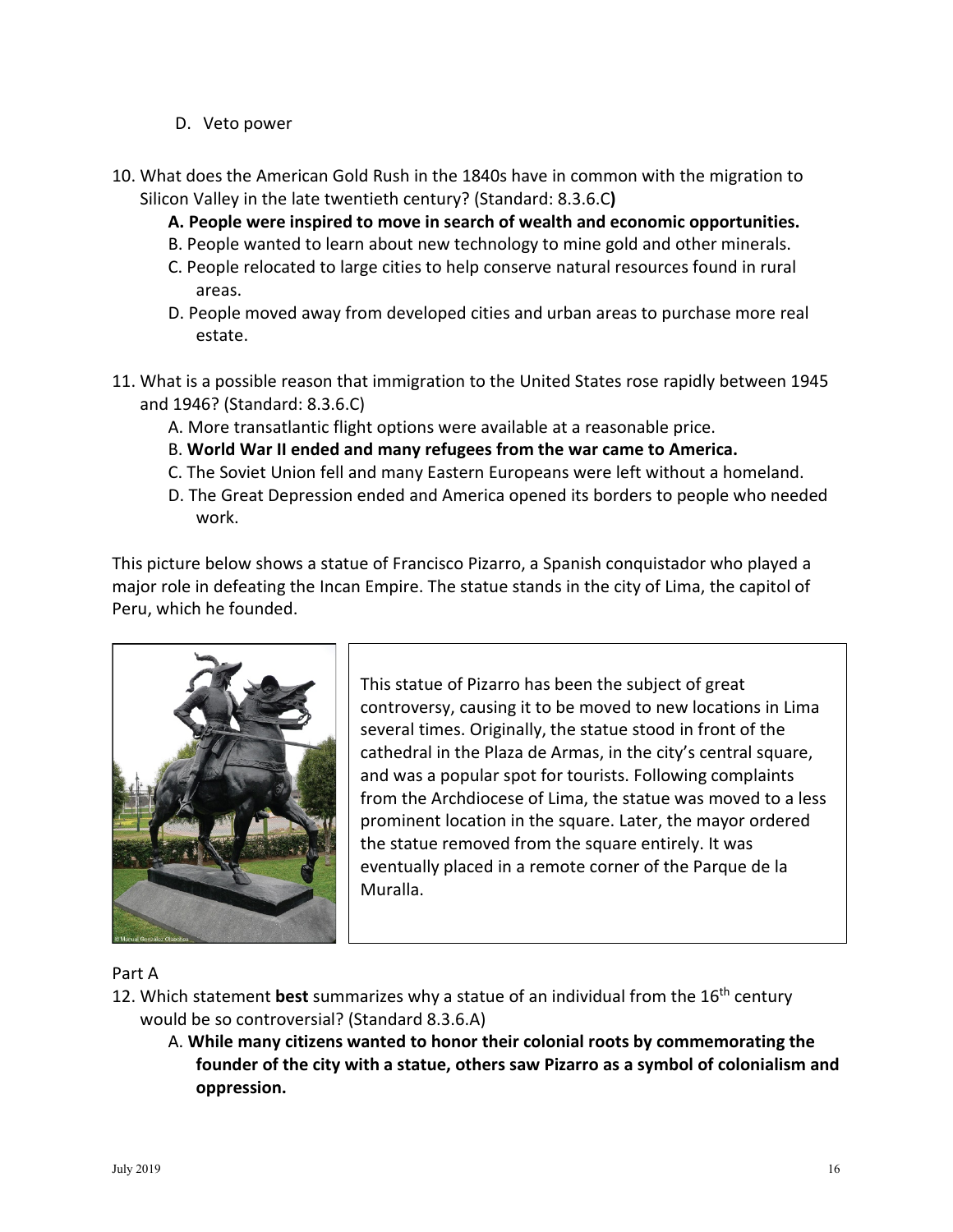- B. While many people wanted to honor the explorer who brought new inventions and ideas to their ancestors, others believed the city should honor only individuals native to the region.
- C. While many citizens felt the statue was a reflection of Lima's vibrant art scene, others considered it a representation of great wealth in a city that was characterized by great poverty.
- peaceful country, others considered Pizarro a hero from a more dangerous time who D. While many people saw the statue of a heavily armed soldier as a symbol of war in a should be celebrated.

#### Part B

The controversial nature of the statue is one example of which larger issue?

- A. Determining how individual countries should promote national heroes
- B. Presenting individuals of historic importance as subjects of idol worship
- C. **Honoring individuals of historic importance while acknowledging their flaws**
- D. Shifting from honoring specific individuals to symbols that represent broader ideals

#### Part C

 during the American Civil War are part of the broader issue represented by the controversy Identify how recent controversies regarding symbols of the Confederate Government surrounding the Pizarro statue. Explain one way in which the Confederate example is similar to the specific case of Pizarro's statue and one way in which it is different. (3 points)

| Part C Scoring Rubric |                                                                           |
|-----------------------|---------------------------------------------------------------------------|
| 3 points              | The student correctly explains the similarity and differences between the |
|                       | Spanish conquistador and the leaders of the Confederate States of         |
|                       | America and statues in public places.                                     |
| 2 points              | The student correctly explains only similarities OR differences.          |
| 1 point               | The student correctly explains partial correct connections.               |
| 0 points              | No Response or response is incorrect or irrelevant.                       |

 Jamestown, almost failed. Within time, however, the tiny outpost would become England's 13. In 1607, 144 men and boys arrived in what is now Virginia. Their settlement, called first successful North American colony. (Standard: 8.2.6.C)

### Part A

Explain one change that occurred at Jamestown that made the settlement more successful.

#### Part B

Explain one impact the Jamestown settlement had on U.S. history.

#### Part C

 Explain how the economic practices of Jamestown settlers influenced later English colonies in North America.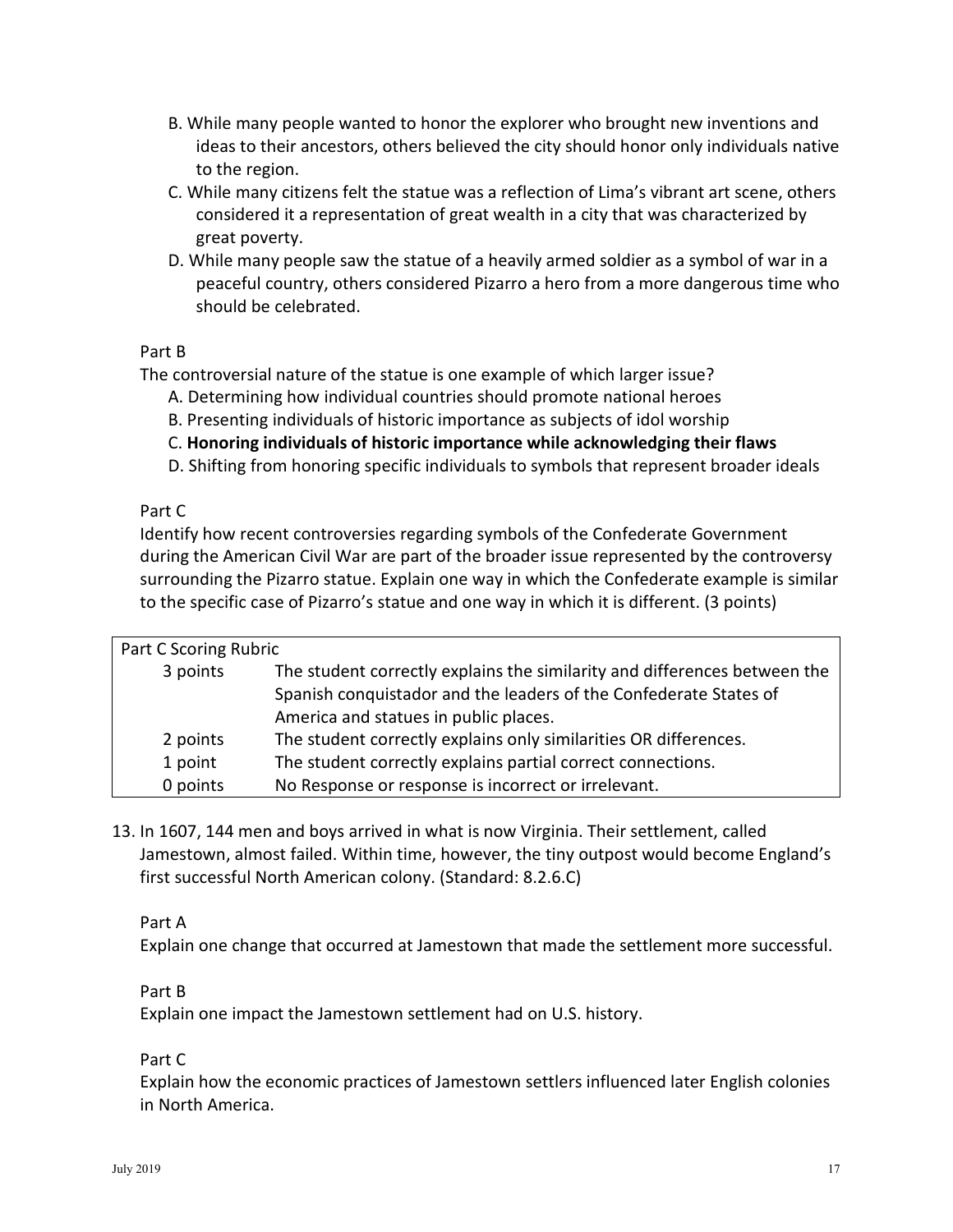Part A Scoring Rubric

Responses may include, but are not limited to, the following:

- John Smith made settlers plant crops instead of looking for gold.
- A major drought ended, allowing crops to succeed.
- John Rolfe improved relations with Native Americans.
- Settlers discovered that tobacco was a cash crop they could grow and sell to Europeans.

Part B Scoring Rubric

Responses may include, but are not limited to, the following:

- The success of Jamestown attracted more colonists to North America.
- • Slaves from Africa were brought to Jamestown, and slavery spread to other North American colonies.

Part C Scoring Rubric

Responses may include, but are not limited to, the following:

- Agriculture continued to be of primary importance in later colonies.
- • Tobacco became a major cash crop in the American colonies, and later in the United States.
- • Trade and engagement with Native Americans was recognized as important by later European settlers.

### Overall Scoring Rubric

| 3 points: | The student correctly explains a change that occurred at Jamestown, |
|-----------|---------------------------------------------------------------------|
|           | an impact of Jamestown on U.S. history, and how Jamestown           |
|           | influenced later colonies.                                          |
| 2 points: | The student correctly explains two of the three parts.              |
| 1 point:  | The student correctly explains one of the three parts.              |
| 0 points: | Response is incorrect or irrelevant.                                |
|           | No response                                                         |
|           |                                                                     |

### 14. Part A

How did the end of Reconstruction in 1877 change the lives of African Americans in the South? (Standard: 8.2.6.C)

- A. They were freed from slavery.
- B. **They lost the political rights they had gained in 1870.**
- C. They no longer had to pay poll taxes in order to vote.
- D. They started moving to the North as part of the Great Migration.

### Part B

Explain another impact of Reconstruction on U.S. history.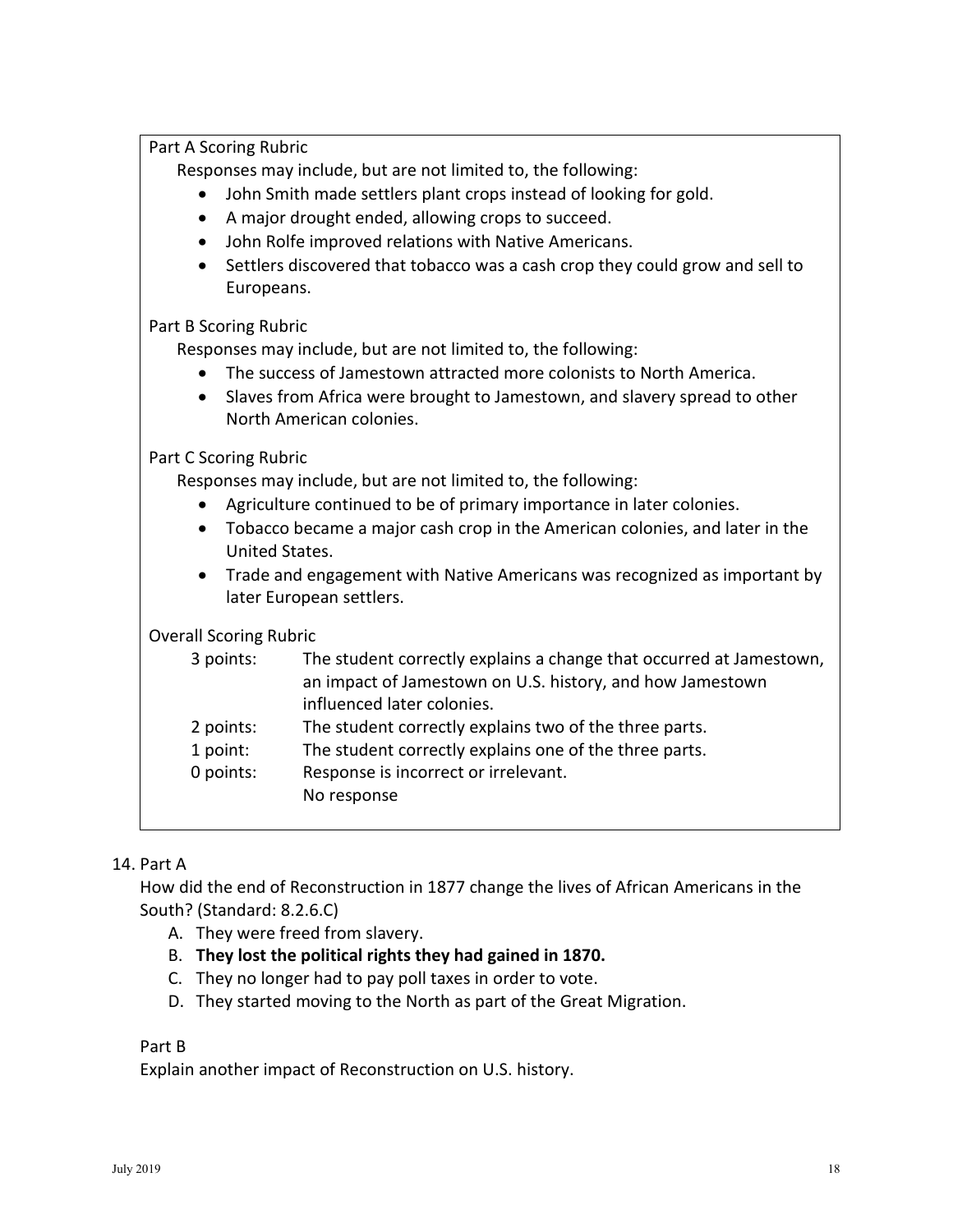Part C

Explain how the influence of Reconstruction continued during the twentieth century.

Part B Scoring Rubric

Responses may include, but are not limited to, the following:

- Southern towns and railroads that had been destroyed by the war were rebuilt.
- Public schools for both black and white children were established in many Southern states.
- Senators and representatives from Southern states were readmitted to Congress.

Part C Scoring Rubric

Responses may include, but are not limited to, the following:

- Reconstruction was followed by the "Jim Crow" era, in which African Americans in the South were denied voting rights and equal access to public accommodations.
- • African Americans in many states did not regain the right to vote until the Voting Rights Act of 1965.
- 15. This map shows the National Road, the first federally funded highway in the United States, built between 1811 and 1834.



Part A

What is the primary way the National Road impacted the development of the United States? (Standard: 8.2.7.C)

- A. It created road construction jobs.
- B. **It encouraged settlers to move westward.**
- C. It allowed mail carriers to travel more easily.
- D. It cleared the land needed to make way for railroads.

Part B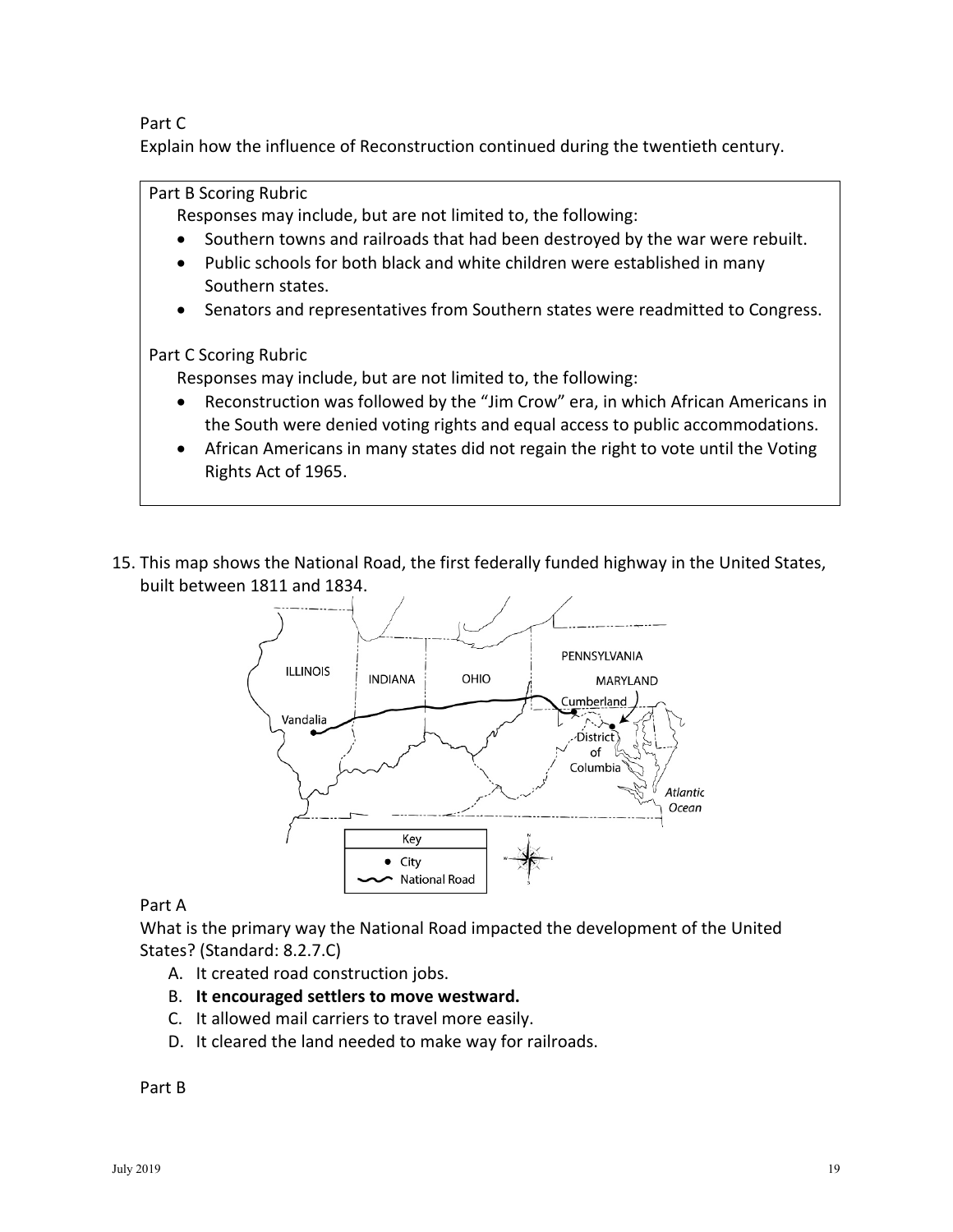How did the change described in Part A help shape the developments of the late nineteenth century?

Part C

What has been the lasting importance of the National Road in U.S. history?

Part B Scoring Rubric

Responses may include, but are not limited to, the following:

- People continued to move westward.
- • The National Road was later replaced by the railroad as the primary way for settlers to move westward.

Part C Scoring Rubric

Responses may include, but are not limited to, the following:

- The National Road encouraged the westward expansion of settlers, which led to conflict with Native Americans.
- The National Road encouraged the development of towns and cities in the states it crossed.
- The National Road helped the United States extend its territory to the Pacific Ocean.
- The legacy of federally funded roads continued with the creation of the Interstate Highway system in the 1950s and 1960s.

16. How did Jane Addams impact the development of the United States? (Standard: 8.3.8.A)

- A. She was a leader in the Temperance movement, which successfully advocated for the prohibition of alcohol in the Eighteenth Amendment.
- B. She was the first woman elected to Congress, broadening representation in government, and resulting in the election of more female representatives.
- C. She founded a university to expand the reach of higher education to women and other underserved communities, and wrote several books about mathematics.
- D. **She founded a settlement house to provide education and services to people who immigrated to the United States, and pioneered the field of social work.**

17. This photograph below was taken at a protest march.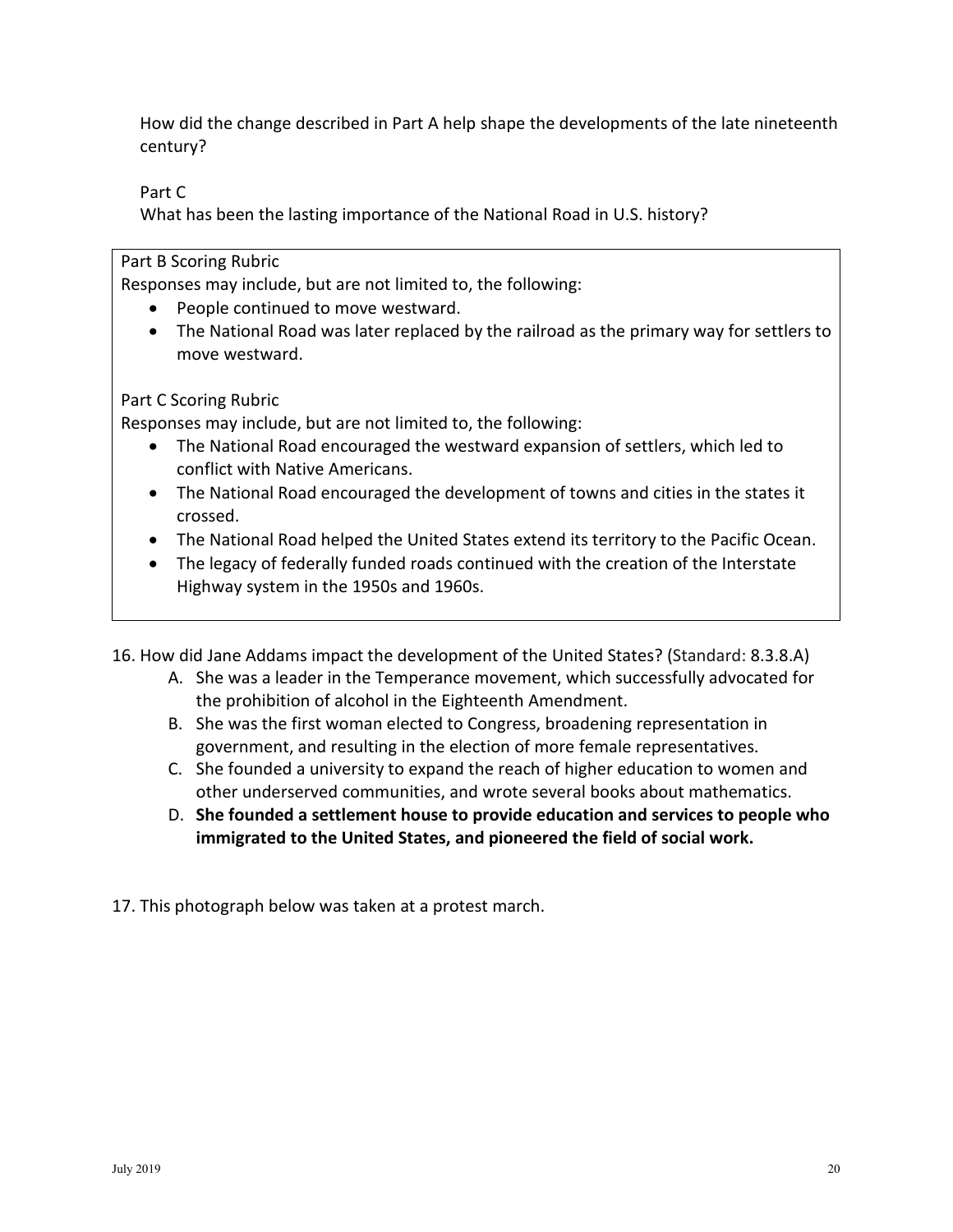

Protest marches such as this one were prompted by conflict over the failure of many states to enforce which Supreme Court decision? (Standard: 8.3.8.D)

- A. Bush v. Gore
- B. Miranda v. Arizona
- C. Korematsu v. United States
- **D. Brown v. Board of Education**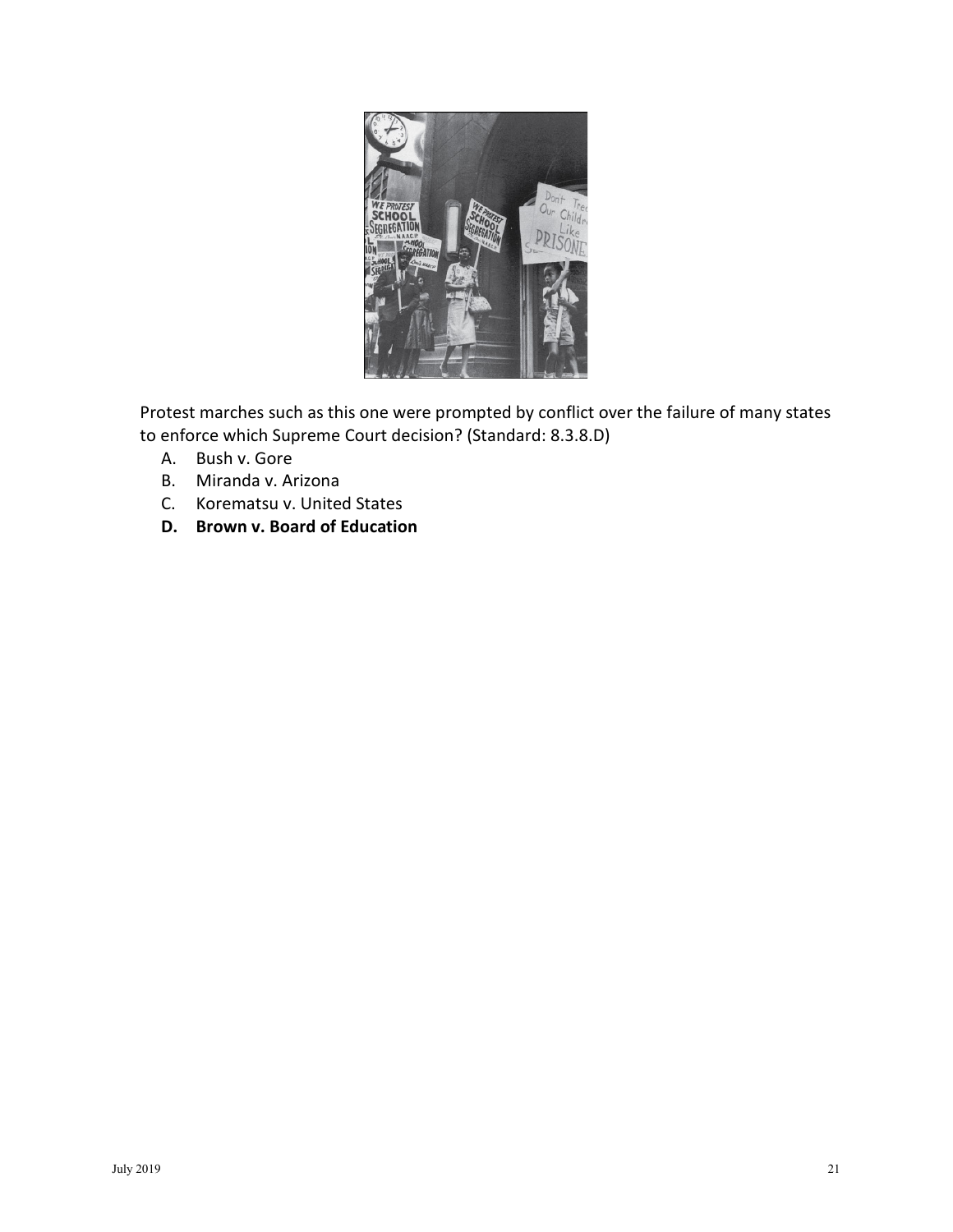### **ACT 35 of 2018 PA General Assembly June 19, 2018**

**PUBLIC SCHOOL CODE OF 1949 - ASSESSMENT OF CIVIC KNOWLEDGE Act of Jun. 19, 2018, P.L. 227, No. 35 Cl. 24**  Session of 2018 No. 2018-35

HB 564

#### AN ACT

Amending the act of March 10, 1949 (P.L.30, No.14), entitled "An act relating to the public school system, including certain provisions applicable as well to private and parochial schools; amending, revising, consolidating and changing the laws relating thereto," in high schools, providing for assessment of civic knowledge.

The General Assembly of the Commonwealth of Pennsylvania hereby enacts as follows:

Section 1. The act of March 10, 1949 (P.L.30, No.14), known as the Public School Code of 1949, is amended by adding a section to read:

Section 1605.1. Assessment of Civic Knowledge.--(a) Beginning with the 2020-2021 school year, each school entity:

(1) Shall administer at least once to students during grades seven through twelve a locally developed assessment of United States history, government and civics that includes the nature, purpose, principles and structure of United States constitutional democracy, the principles, operations and documents of United States government and the rights and responsibilities of citizenship. Each school entity shall determine the form of the assessment and the manner in which the assessment shall be administered and may administer the assessment at the conclusion of the course of study required under section 1605(a) or at the conclusion of another related course or instructional unit. A school entity may use the United States Citizenship and Immigration Services Test to satisfy the requirements of this paragraph.

(2) Shall issue a certificate of recognition, developed by the department, to students who achieve a perfect score on the assessment administered under paragraph (1).

(b) The department shall:

(1) Within twelve (12) months of the effective date of this section, post on its publicly accessible Internet website links to the United States Citizenship and Immigration Services Test and any related resources offered by the United States Citizenship and Immigration Services. The department shall also post on its publicly accessible Internet website any additional materials that the department deems useful to school entities in complying with the requirements in this section.

(2) Conduct an electronic survey of each school entity at the conclusion of the 2020-2021 school year and at the conclusion of every second school year thereafter requesting information concerning compliance with the requirements of this section. Each school entity shall respond to the survey no later than November 30 following the school year for which the survey is